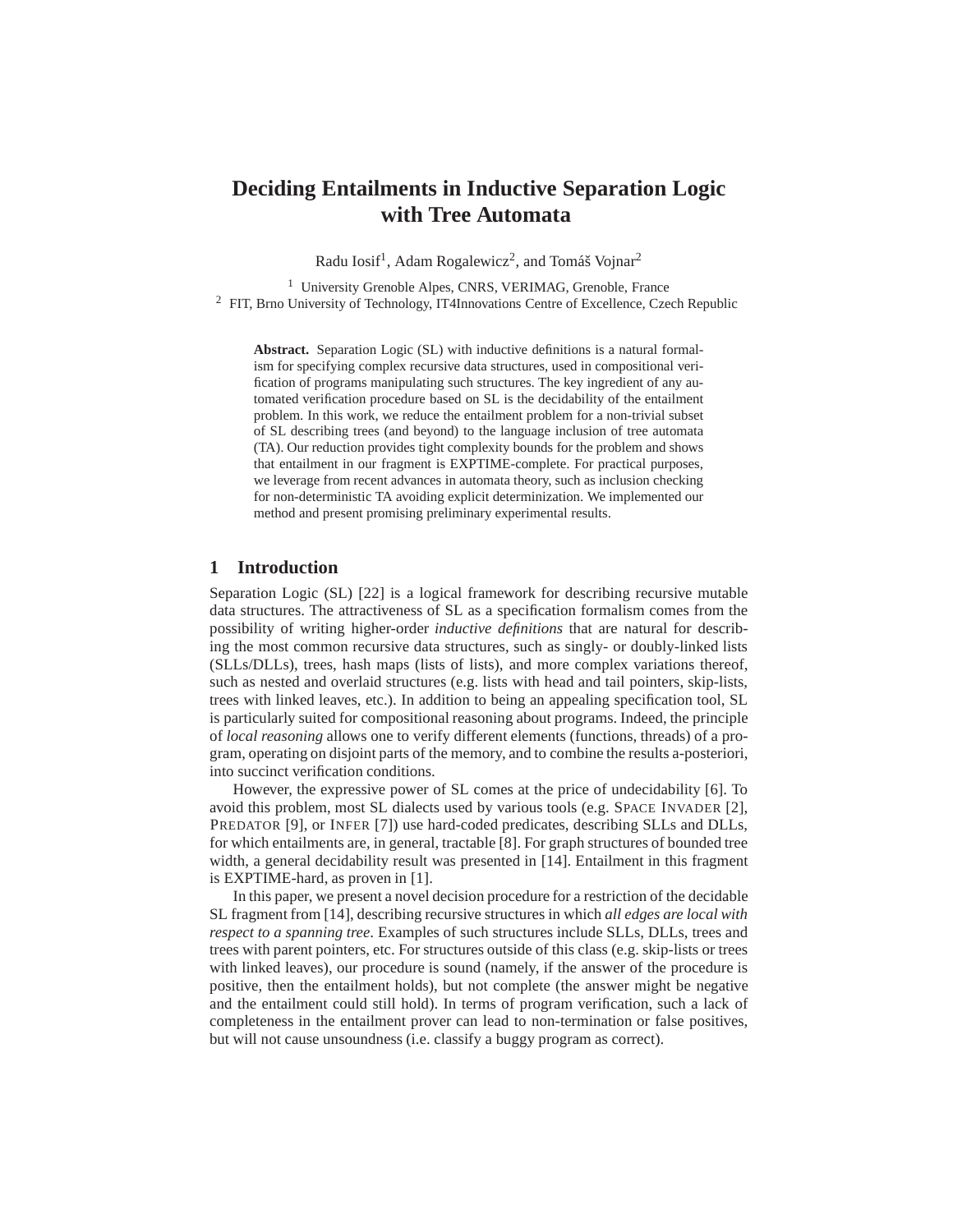The method described in the paper belongs to the class of *automata-theoretic* decision techniques: We translate an entailment problem  $\varphi = \psi$  into a language inclusion problem  $L(A_{\varphi}) \subseteq L(A_{\psi})$  for tree automata (TA)  $A_{\varphi}$  and  $A_{\psi}$  that (roughly speaking) encode the sets of models of  $\varphi$  and  $\psi$ , respectively. Yet, a naïve translation of the inductive definitions of SL into TA encounters a *polymorphic representation* problem: the same set of structures can be defined in several different ways, and TA simply mirroring the definition will not report the entailment. For example, DLLs with selectors next and prev for the next and previous nodes, respectively, can be described by a forward unfolding of the inductive definition:  $DLL(head, prev, tail, next) \equiv$ ∃*x*. *head* 7→ (*x*, *prev*)∗DLL(*x*,*head*,*tail*,*next*)| **emp**∧*head* =*tail*∧*prev* = *next*, as well as by a backward unfolding of the definition:  $DLL_{rev}(head, prev, tail, next) \equiv \exists x. \ tail \mapsto$ (*next*,*x*)∗DLL*rev*(*head*, *prev*,*x*,*tail*)| **emp**∧*head* =*tail*∧*prev* = *next*. Also, one can define a DLL starting with a node in the middle and unfolding backward to the left of this node and forward to the right:  $DLL_{mid}(head, prev, tail, next) \equiv \exists x, y, z$ .  $DLL(y, x, tail, next)$  $*$  DLL<sub>rev</sub>(head, prev,*z*,*x*). The circular entailment: DLL(a, b, c, d)  $\models$  DLL<sub>rev</sub>(a, b, c, d)  $\models$  $DL_{mid}(a, b, c, d) \models DL(a, b, c, d)$  holds, but a naïve structural translation to TA might not detect this fact. To bridge this gap, we define a closure operation on TA, called *canonical rotation*, which adds all possible representations of a given inductive definition, encoded as a tree automaton.

The translation from SL to TA provides also tight complexity bounds, showing that entailment in the local fragment of SL with inductive definitions is EXPTIMEcomplete. Moreover, we implemented our method using the VATA [17] tree automata library, which leverages from recent advances in non-deterministic language inclusion for TA [4], and obtained quite encouraging experimental results.

**Related work.** Given the large body of literature on logics for describing mutable data structures, we need to restrict this section to the related work that focuses on SL [22]. The first (proof-theoretic) decidability result for SL on a restricted fragment defining only SLLs was reported in [3], which describe a co-NP algorithm. The full basic SL without recursive definitions, but with the magic wand operator was found to be undecidable when interpreted *in any memory model* [6]. A PTIME entailment procedure for SL with list predicates is given in [8]. Their method was extended to reason about nested and overlaid lists in [11]. More recently, entailments in an important SL fragment with hardcoded SLL/DLL predicates were reduced to Satisfiability Modulo Theories (SMT) problems, leveraging from recent advances in SMT technology [20, 18]. The work reported in [10] deals with entailments between inductive SL formulae describing nested list structures. It uses a combination of graphs and TA to encode models of SL, but it does not deal with the problem of polymorphic representation. Recently, a decision procedure for entailments in a fragment of multi-sorted first-order logic with reachability, hard-coded trees and frame specifications, called GRIT (Graph Reachability and Inverted Trees) has been reported in [21]. Due to the restriction of the transitive closure to one function symbol (parent pointer), the expressive power of their logic, without data constraints, is strictly lower than ours (regular properties of trees cannot be encoded in GRIT). However, GRIT can be extended with data, which has not been, so far, considered for SL.

Closer to our work on SL with user-provided *inductive definitions* is the fragment used in the tool SLEEK, which implements a semi-algorithmic entailment check, based on unfoldings and unifications [19]. Along this line of work, the theorem prover CY-CLIST builds entailment proofs using a sequent calculus. Neither SLEEK nor CYCLIST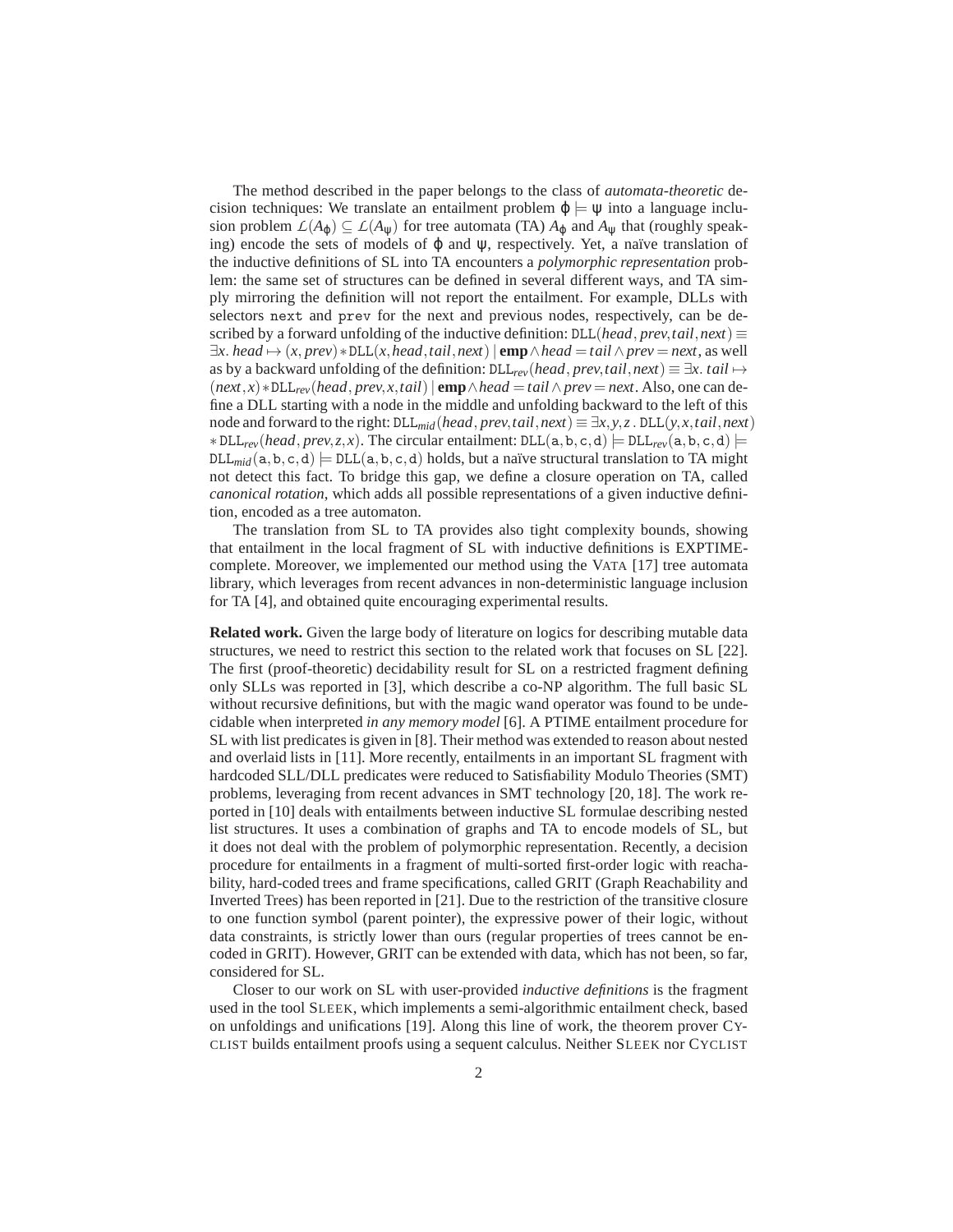are complete for a given fragment of SL, and, moreover, these tools do not address the polymorphic representation problem.

Our previous work [14] gave a general decidability result for SL with inductive definitions interpreted over graph-like structures, under several necessary restrictions, based on a reduction from SL to Monadic Second Order Logic (MSOL) on graphs of bounded tree width. Decidability of MSOL on such graphs relies on a combinatorial reduction to MSOL on trees (see [12] for a proof of Courcelle's theorem). Altogether, using the method from [14] causes a blowup of several exponentials in the size of the input problem and is unlikely to produce an effective decision procedure.

The work [1] provides a rather complete picture of complexity for the entailment in various SL fragments with inductive definitions, including EXPTIME-hardness of the decidable fragment of [14], but provides no upper bound. The EXPTIME-completeness result in this paper provides an upper bound for a fragment of *local definitions*, and strengthens the EXPTIME-hard lower bound as well, i.e. it is showed that even the entailment between local definitions is EXPTIME-hard.

## **2 Definitions**

The set of natural numbers is denoted by N. If  $\mathbf{x} = \langle x_1, \ldots, x_n \rangle$  and  $\mathbf{y} = \langle y_1, \ldots, y_m \rangle$ are tuples,  $\mathbf{x} \cdot \mathbf{y} = \langle x_1, \dots, x_n, y_1, \dots, y_m \rangle$  denotes their concatenation,  $|\mathbf{x}| = n$  denotes the length of **x**, and  $(\mathbf{x})_i = x_i$  denotes the *i*-th element of **x**. For a partial function  $f : A \to B$ , and  $\perp \notin B$ , we denote by  $f(x) = \perp$  the fact that *f* is undefined at some point  $x \in A$ . The domain of *f* is denoted  $dom(f) = \{x \in A \mid f(x) \neq \bot\}$ , and the image of *f* is denoted as *img*(*f*) = {*y* ∈ *B* | ∃*x* ∈ *A* . *f*(*x*) = *y*}. By *f* : *A* → *f*<sub>in</sub> *B*, we denote any partial function whose domain is finite. Given two partial functions *f*,*g* defined on disjoint domains, i.e.  $dom(f) \cap dom(g) = ∅$ , we denote by  $f \oplus g$  their union.

**States.** We consider  $Var = \{x, y, z, \ldots\}$  to be a countably infinite set of *variables* and **nil** ∈ *Var* be a designated variable. Let *Loc* be a countably infinite set of locations and *null* ∈ *Loc* be a designated location.

**Definition 1.** *A* state *is a pair*  $\langle s, h \rangle$  *where s* : *Var*  $\rightarrow$  *Loc is a partial function mapping pointer variables into locations such that s*(**nil**) = *null, and h* : *Loc*  $\rightarrow$   $_{fin}$  N  $\rightarrow$   $_{fin}$  *Loc is a finite partial function such that (i) null*  $\notin dom(h)$  *and (ii) for all*  $\ell \in dom(h)$  *there exists*  $k \in \mathbb{N}$  *such that*  $(h(\ell))(k) \neq \bot$ *.* 

Given a state  $S = \langle s, h \rangle$ , *s* is called the *store* and *h* the *heap*. For any  $l, l' \in Loc$ , we write  $\ell \xrightarrow{k} \ell'$  instead of  $(h(\ell))(k) = \ell'$  for any  $k \in \mathbb{N}$  called a *selector*. We call the triple  $\ell \stackrel{k}{\rightarrow} _S \ell'$  an *edge* of *S*. When the *S* subscript is obvious from the context, we sometimes omit it. Let  $Img(h) = \bigcup_{\ell \in Loc} img(h(\ell))$  be the set of locations which are destinations of some edge in *h*. A location  $\ell \in Loc$  is said to be *allocated* in  $\langle s, h \rangle$  if  $\ell \in dom(h)$  (i.e. it is the source of an edge). The location is called *dangling* in  $\langle s,h \rangle$ if  $\ell \in [img(s) \cup Imp(h)] \setminus dom(h)$ , i.e. it is referenced by a store variable or reachable from an allocated location in the heap, but it is not allocated in the heap itself. The set  $loc(S) = img(s) \cup dom(h) \cup Img(h)$  is the set of all locations either allocated or referenced in the state *S*.

For any two states  $S_1 = \langle s_1, h_1 \rangle$  and  $S_2 = \langle s_2, h_2 \rangle$  such that (i)  $s_1$  and  $s_2$  agree on the evaluation of common variables ( $\forall x \in dom(s_1) \cap dom(s_2)$ .  $s_1(x) = s_2(x)$ ) and (ii) *h*<sub>1</sub> and *h*<sub>2</sub> have disjoint domains  $dom(h_1) ∩ dom(h_2) = ∅$ ), we denote by  $S_1 ⊎ S_2 =$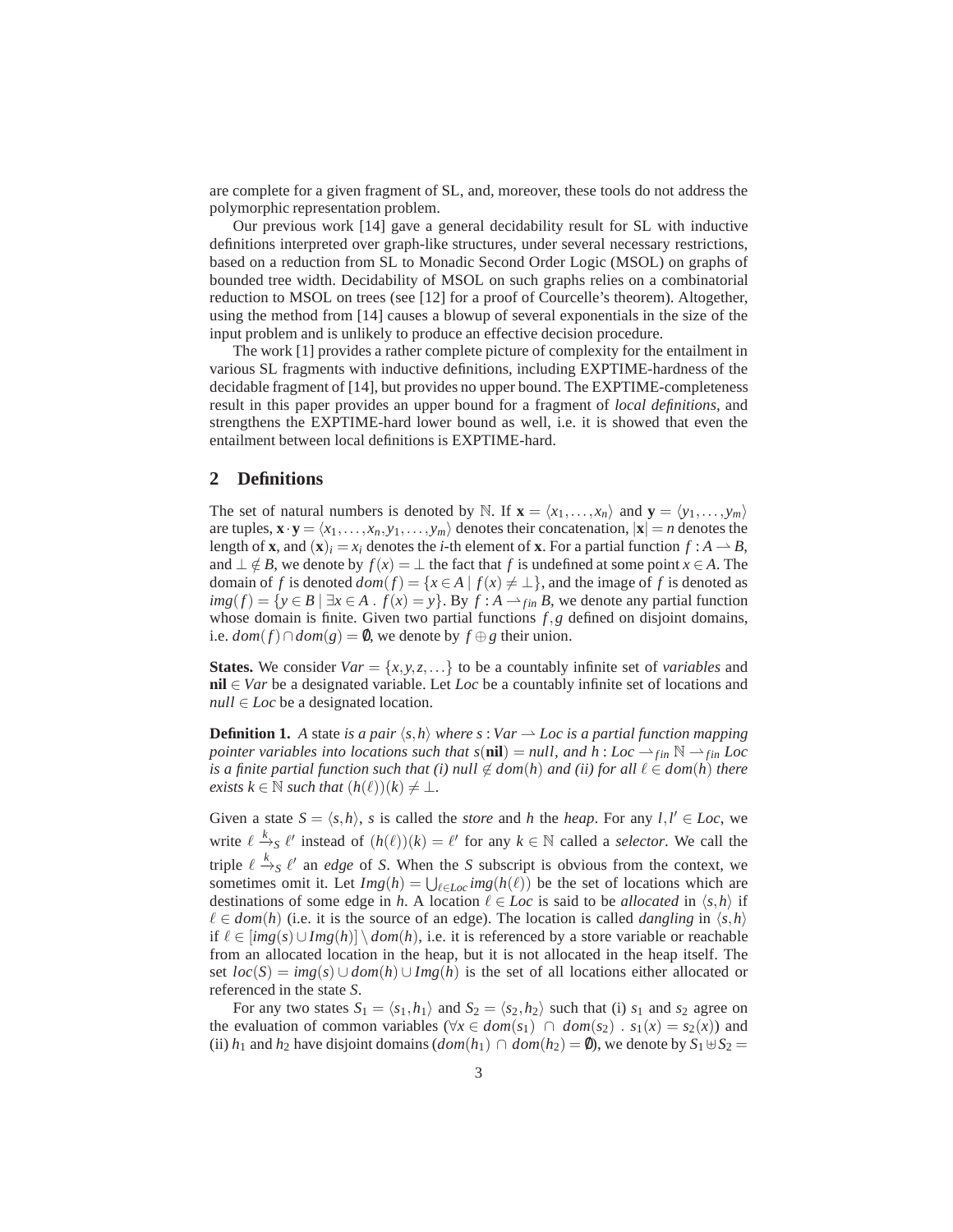$\langle s_1 \cup s_2, h_1 \oplus h_2 \rangle$  the *disjoint union* of  $S_1$  and  $S_2$ . The disjoint union is undefined if one of the above conditions does not hold.

**Trees and Tree Automata.** Let  $\Sigma$  be a countable alphabet and  $\mathbb{N}^*$  be the set of sequences of natural numbers. Let  $\varepsilon \in \mathbb{N}^*$  denote the empty sequence and p.q denote the concatenation of two sequences  $p, q \in \mathbb{N}^*$ . We say that *p* is a *prefix* of *q* if  $q = p.q'$  for some  $q' \in \mathbb{N}^*$ . A set  $X \subseteq \mathbb{N}^*$  is *prefix-closed* iff  $p \in X \Rightarrow q \in X$  for each prefix  $q$  of  $p$ .

A *tree t* over  $\Sigma$  is a finite partial function  $t : \mathbb{N}^* \longrightarrow_{fin} \Sigma$  such that  $dom(t)$  is a finite prefix-closed subset of  $\mathbb{N}^*$  and, for each  $p \in dom(t)$  and  $i \in \mathbb{N}$ , we have  $t(p,i) \neq \bot$ only if  $t(p,j) ≠ ⊥$ , for all  $0 ≤ j < i$ . The sequences  $p ∈ dom(t)$  are called *positions* in the following. Given two positions  $p, q \in dom(t)$ , we say that *q* is the *i*-th successor (child) of *p* if  $q = p.i$ , for some  $i \in \mathbb{N}$ . We denote by  $\mathcal{D}(t) = \{-1, 0, \ldots, N\}$  the *direction alphabet* of *t*, where  $N = \max\{i \in \mathbb{N} \mid \exists p \in \mathbb{N}^* \, : \, p.i \in dom(t)\}$ , and we let  $\mathcal{D}_+(t) =$  $\mathcal{D}(t) \setminus \{-1\}$ . By convention, we have  $(p,i)$ . $(-1) = p$ , for all  $p \in \mathbb{N}^*$  and  $i \in \mathcal{D}_+(t)$ . Given a tree *t* and a position  $p \in dom(t)$ , we define the *arity* of the position *p* as  $#_t(p) =$  $\max\{d \in \mathcal{D}_+(t) \mid p.d \in dom(t)\}+1.$ 

A (finite, non-deterministic, bottom-up) *tree automaton* (abbreviated as TA in the following) is a quadruple  $A = \langle Q, \Sigma, \Delta, F \rangle$ , where  $\Sigma$  is a finite alphabet,  $Q$  is a finite set of *states*,  $F \subseteq Q$  is a set of *final states*,  $\Sigma$  is an alphabet, and  $\Delta$  is a set of *transition rules* of the form  $\sigma(q_1,...,q_n) \to q$ , for  $\sigma \in \Sigma$ , and  $q, q_1,...,q_n \in Q$ . Given a tree automaton  $A = \langle Q, \Sigma, \Delta, F \rangle$ , for each rule  $\rho = (\sigma(q_1, \ldots, q_n) \to q)$ , we define its size as  $|\rho| = n + 1$ . The size of the tree automaton is  $|A| = \sum_{\rho \in \Delta} |\rho|$ . A *run* of *A* over a tree  $t : \mathbb{N}^* \to \mathfrak{m}$   $\Sigma$ is a function  $\pi : dom(t) \to Q$  such that, for each node  $p \in dom(t)$ , where  $q = \pi(p)$ , if  $q_i = \pi(p,i)$  for  $1 \le i \le n$ , then  $\Delta$  has a rule  $(t(p))(q_1,\ldots,q_n) \to q$ . We write  $t \stackrel{\pi}{\Longrightarrow} q$ to denote that  $\pi$  is a run of *A* over *t* such that  $\pi(\varepsilon) = q$ . We use  $t \implies q$  to denote that  $t \stackrel{\pi}{\Longrightarrow} q$  for some run  $\pi$ . The *language* of *A* is defined as  $L(A) = \{t \mid \exists q \in F, t \Longrightarrow q\}.$ 

#### **2.1 Separation Logic**

The syntax of *basic formulae* of Separation Logic (SL) is given below:

$$
\alpha \in Var \setminus {\textbf{nil}}; x \in Var;
$$
  
\n
$$
\Pi ::= \alpha = x | \Pi_1 \wedge \Pi_2
$$
  
\n
$$
\Sigma ::= \textbf{emp} | \alpha \mapsto (x_1, \dots, x_n) | \Sigma_1 * \Sigma_2 \text{, for some } n > 0
$$
  
\n
$$
\varphi ::= \Sigma \wedge \Pi | \exists x. \varphi
$$

A formula of the form  $\bigwedge_{i=1}^{n} \alpha_i = x_i$  defined by the  $\Pi$  nonterminal in the syntax above is said to be *pure*. The atomic proposition **emp**, or any formula of the form  $\bigstar_{i=1}^{k} \alpha_i \mapsto$  $(x_{i,1},...,x_{i,n_i})$ , for some  $k > 0$ , is said to be *spatial*. A variable *x* is said to be *free* in  $\varphi$  if it does not occur under the scope of any existential quantifier. We denote by  $FV(\varphi)$  the set of free variables. A variable  $\alpha \in FV(\Sigma) \setminus \{\text{nil}\}\$ is said to be *allocated* (respectively, *referenced*) in a spatial formula Σ if it occurs on the left-hand (respectively, right-hand) side of a proposition  $\alpha \mapsto (x_1,\ldots,x_n)$  of  $\Sigma$ .

In the following, we shall use two equality relations. The *syntactic equality*, denoted  $\sigma \equiv \zeta$ , means that  $\sigma$  and  $\zeta$  are the same syntactic object (formula, variable, tuple of variables, etc.). On the other hand, by writing  $x = \Pi y$ , for two variables  $x, y \in Var$  and a pure formula Π, we mean that the equality of the values of *x* and *y* is implied by Π.

A system of *inductive definitions* (inductive system) *P* is a set of rules of the form

$$
\left\{P_i(x_{i,1},\ldots,x_{i,n_i})\equiv\big|_{j=1}^{m_i} R_{i,j}(x_{i,1},\ldots,x_{i,n_i})\right\}_{i=1}^k
$$
 (1)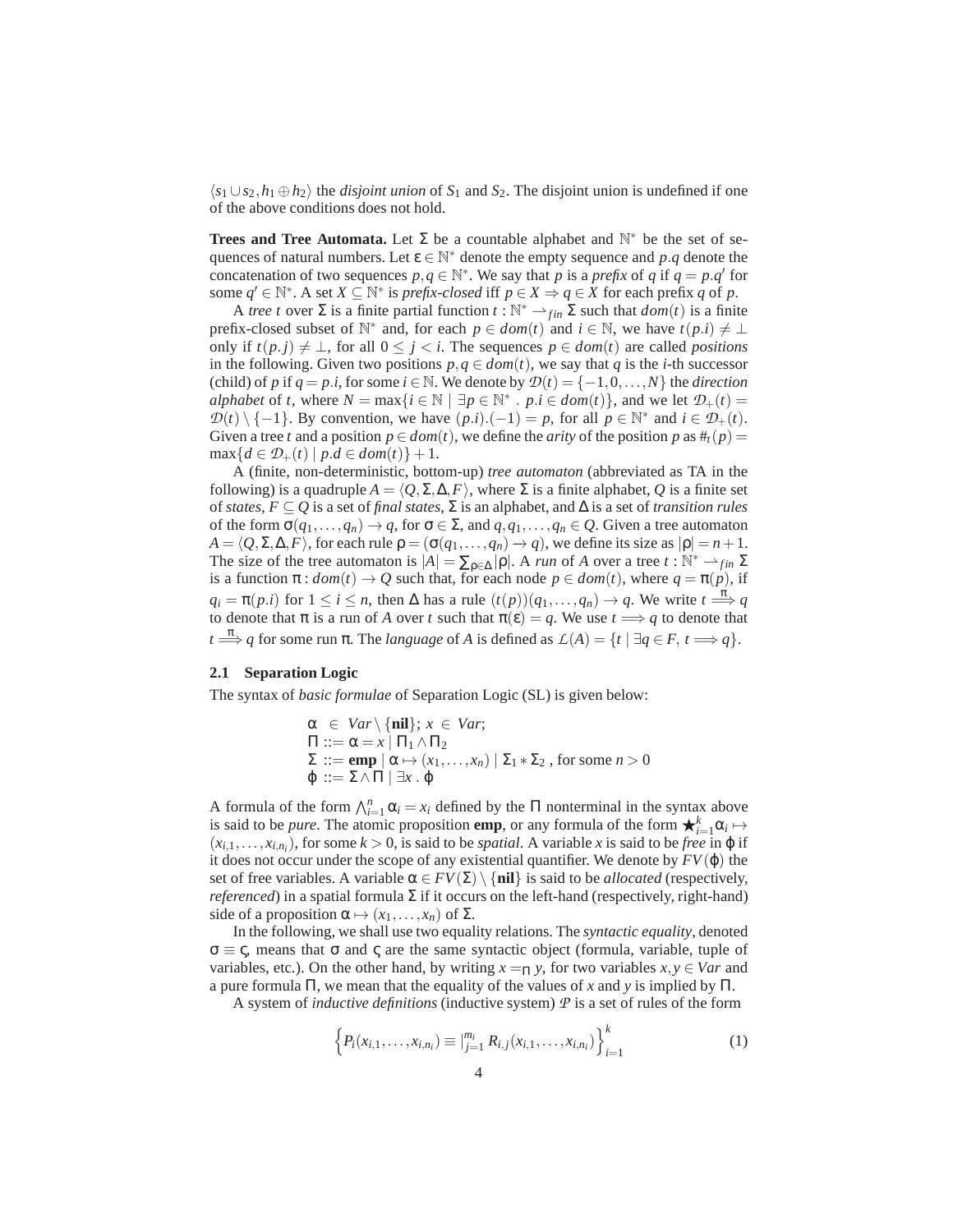where  $\{P_1, \ldots, P_k\}$  is a set of *predicates*,  $x_{i,1}, \ldots, x_{i,n_i}$  are called *formal parameters*, and the formulae  $R_{i,j}$  are called the *rules* of  $P_i$ . Each rule is of the form  $R_{i,j}(\mathbf{x}) \equiv$  $\exists z \cdot \Sigma * P_{i_1}(y_1) * \ldots * P_{i_m}(y_m) \land \Pi$ , where  $x \cap z = \emptyset$ , and the following holds:

- 1.  $\Sigma$   $\not\equiv$  **emp** is a non-empty spatial formula<sup>3</sup>, called the *head* of *R*<sub>*i*, *j*</sub>.
- 2.  $P_{i_1}(\mathbf{y}_1), \ldots, P_{i_m}(\mathbf{y}_m)$  is a tuple of *predicate occurrences*, called the *tail* of  $R_{i,j}$ , where  $|\mathbf{y}_j| = n_{i_j}$ , for all  $1 \leq j \leq m$ .
- 3. Π is a pure formula, restricted such that, for all formal parameters  $\beta \in \mathbf{x}$ , we allow only equalities of the form  $\alpha = \Pi \beta$ , where  $\alpha$  is allocated in  $\Sigma$ .<sup>4</sup>
- 4. for all  $1 \le r, s \le m$ , if  $x_{i,k} \in \mathbf{y}_r, x_{i,l} \in \mathbf{y}_s$ , and  $x_{i,k} = \prod x_{i,l}$ , for some  $1 \le k, l \le n_i$ , then  $r = s$ ; a formal parameter of a rule cannot be passed to two or more subsequent occurrences of predicates in that rule.<sup>5</sup>

The size of a rule *R* is denoted by |*R*| and defined inductively as follows:  $|\alpha = x|$  = 1,  $|\mathbf{emp}| = 1$ ,  $|\alpha \mapsto (x_1,\ldots,x_n)| = n+1$ ,  $|\varphi \bullet \psi| = |\varphi| + |\psi|$ ,  $|\exists x \cdot \varphi| = |\varphi| + 1$ , and  $|P(x_1,...,x_n)| = n$ . Here,  $\alpha \in Var \setminus {\{\text{nil}\}, x, x_1,...,x_n \in Var, \text{ and } \bullet \in {\{\text{*}}, \land\}}$ . The size of an inductive system (1) is defined as  $|\mathcal{P}| = \sum_{i=1}^{k} \sum_{j=1}^{m_i} |R_{i,j}|$ . A *rooted system*  $\langle \mathcal{P}, P_i \rangle$ is an inductive system  $P$  with a designated predicate  $P_i \in P$ .

*Example 1.* To illustrate the use of inductive definitions (with the above restrictions), we first show how to define a predicate  $DLL(hd, p, tl, n)$  describing doublylinked lists of length at least one. As depicted on the top of Fig. 1, the formal parameter *hd* points to the first allocated node of such a list, *p* to the node pointed to by the *prev* selector of *hd*, *tl* to the last node of the list (possibly equal to *hd*), and



**Fig. 1.** Top: A DLL. Bottom: A TLL.

*n* to the node pointed to by the *next* selector from *tl*. This predicate can be defined as follows:  $DLL(hd, p, tl, n) \equiv hd \mapsto (n, p) \land hd = tl \mid \exists x. hd \mapsto (x, p) * DLL(x, hd, tl, n).$ 

Another example is the predicate  $TLL(r, l, l, r)$  describing binary trees with linked leaves whose root is pointed to by the formal parameter*r*, the left-most leaf is pointed to by *ll*, and the right-most leaf points to *lr* as shown in the bottom of Fig. 1: TLL(*r*, *ll*, *lr*)  $\equiv$  $r \mapsto (\textbf{nil}, \textbf{nil}, lr) \land r = l \cdot l \mid \exists x, y, z, r \mapsto (x, y, \textbf{nil}) * \text{TLL}(x, l \cdot l, z) * \text{TLL}(y, z, lr).$ 

The semantics of SL is given by the *model relation*  $\models$ , defined inductively, on the structure of formulae, as follows:

$$
S \models \textbf{emp} \iff dom(h) = 0
$$
  
\n
$$
S \models \alpha \mapsto (x_1, \dots, x_n) \iff s = \{(\alpha, \ell_0), (x_1, \ell_1), \dots, (x_n, \ell_n)\} \text{ and }
$$
  
\n
$$
h = \{(\ell_0, \lambda i \text{ if } 1 \le i \le n \text{ then } \ell_i \text{ else } \bot) \}
$$
  
\nfor some  $\ell_0, \ell_1, \dots, \ell_n \in Loc$   
\n
$$
S \models \varphi_1 * \varphi_2 \iff S_1 \models \varphi_1 \text{ and } S_2 \models \varphi_2 \text{ for some } S_1, S_2 : S_1 \Downarrow S_2 = S
$$
  
\n
$$
S \models \exists x \cdot \varphi \iff \langle s[x \leftarrow \ell], h \rangle \models \varphi \text{ for some } \ell \in Loc
$$
  
\n
$$
S \models P_i(x_{i,1}, \dots, x_{i,n_i}) \iff S \models R_{i,j}(x_{i,1}, \dots, x_{i,n_i}), \text{ for some } 1 \le j \le m_i, \text{ in (1)}
$$

<sup>3</sup> In practice, we allow frontier or root rules to have **emp**ty heads.

<sup>4</sup> This restriction can be lifted at the expense of an exponential blowup in the size of the TA.

<sup>5</sup> The restriction can be lifted by testing double allocation as in [14] (with an exponential cost).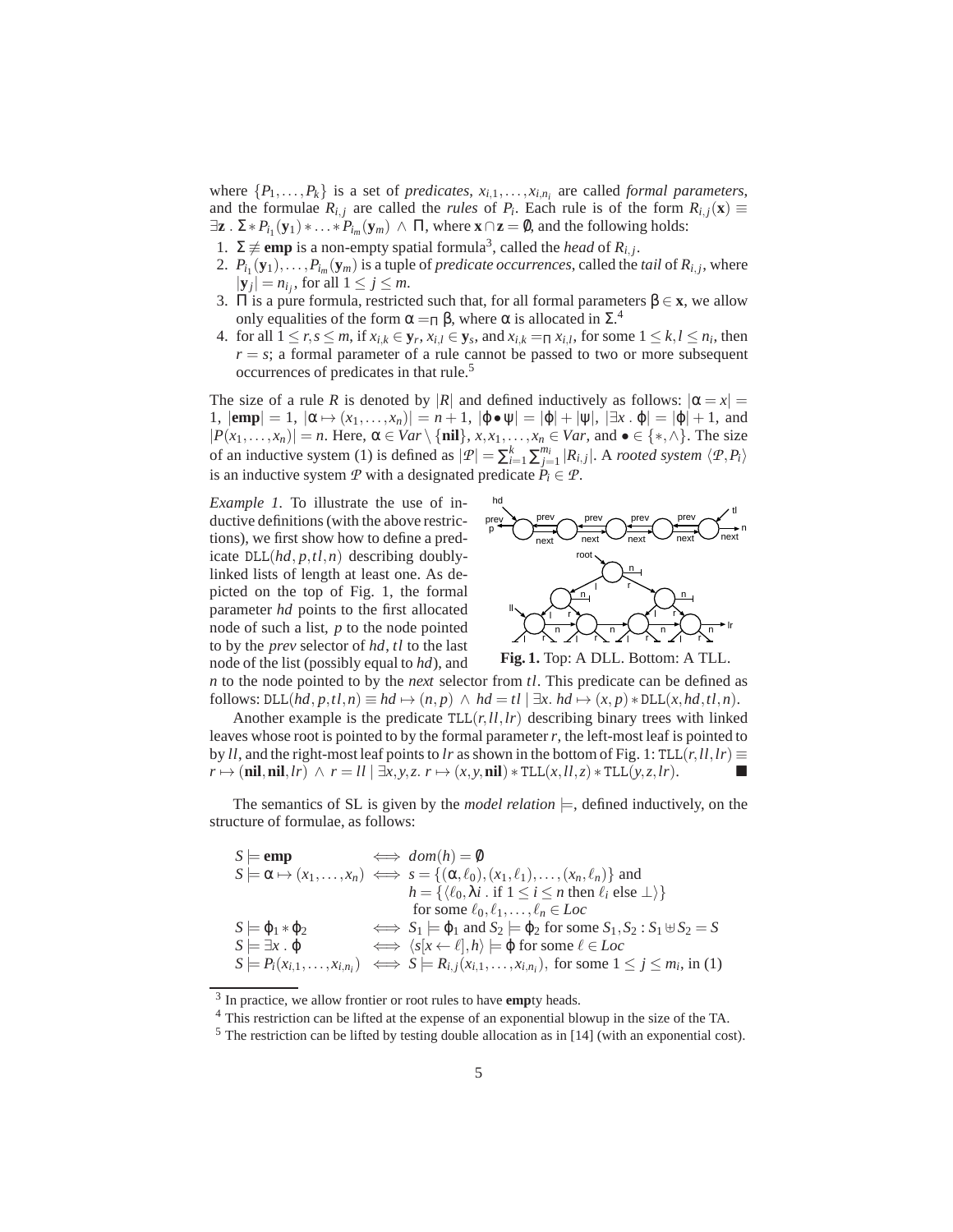The semantics of = and  $\land$  are classical for first order logic. Note that we adopt here the *strict semantics*, in which a points-to relation  $\alpha \mapsto (x_1, \ldots, x_n)$  holds in a state consisting of a single cell pointed to by  $\alpha$  that has exactly *n* outgoing edges  $s(\alpha) \stackrel{k}{\rightarrow} s s(x_k)$ ,  $1 \leq k \leq n$ , leading either towards the single allocated location  $s(\alpha)$  (if  $s(x_k) = s(\alpha)$ ) or towards dangling locations (if  $s(x_k) \neq s(\alpha)$ ). The empty heap is specified by **emp**.

A state *S* is a model of a predicate  $P_i$  iff it is a model of one of its rules  $R_{i,j}$ . For a state *S* that is a model of  $R_{i,j}$ , the inductive definition of the semantics implies existence of a finite *unfolding tree*: this is a tree labeled with rules of the system in such a way that, whenever a node is labeled by a rule with a tail  $P_{i_1}(\mathbf{y}_1), \ldots, P_{i_m}(\mathbf{y}_m)$ , it has exactly *m* children such that the *j*-th child, for  $1 \le j \le m$ , is labeled with a rule of  $P_{i_j}$  (see the middle part of Fig. 2—a formal definition is given in [16].

Given an inductive system *P*, predicates  $P_i(x_1,...,x_n)$  and  $P_j(y_1,...,y_n)$  of *P* with the same number of formal parameters *n*, and a tuple of variables **x** where  $|\mathbf{x}| = n$ , the *entailment problem* is defined as follows:  $P_i(\mathbf{x}) \models_P P_j(\mathbf{x}) : \forall S \cdot S \models P_i(\mathbf{x}) \Rightarrow S \models P_j(\mathbf{x})$ .

#### **2.2 Connectivity, Spanning Trees and Local States**

In this section, we define two conditions ensuring that entailments in the restricted SL fragment can be decided effectively. The notion of a *spanning tree* is central for these definitions. Informally, a state *S* has a spanning tree *t* if all allocated locations of *S* can be placed in *t* such that there is always an edge in *S* in between every two locations placed in a parent-child pair of positions (see Fig. 2 for two spanning trees).

**Definition 2.** *Given a state*  $S = \langle s, h \rangle$ , *a* spanning tree *of S* is *a bijective tree t* :  $\mathbb{N}^* \to$  $dom(h)$  such that  $\forall p \in dom(t) \forall d \in \mathcal{D}_+(t)$ .  $p.d \in dom(t) \Rightarrow \exists k \in \mathbb{N}$ .  $t(p) \xrightarrow{k} s t(p.d)$ .

Given an inductive system *P*, let  $S = \langle s, h \rangle$  be a state and  $P_i \in \mathcal{P}$  be an inductive definition such that  $S \models P_i$ . Our first restriction, called *connectivity* (Def. 3), ensures that the unfolding tree of the definition of  $P_i$  is also a spanning tree of *S* (cf. Fig. 2, middle). In other words, each location  $\ell \in dom(h)$  is created by an atomic proposition of the form  $\alpha \mapsto (x_1,\ldots,x_n)$  from the unfolding tree of the definition  $P_i$ , and, moreover, by Def. 2, there exists an edge  $\ell \stackrel{k}{\to} s \ell'$  for any parent-child pair of positions in this tree (cf. the next edges in Fig. 2).

For a basic quantifier-free SL formula  $\varphi \equiv \Sigma \wedge \Pi$  and two variables  $x, y \in FV(\varphi)$ , we say that *y* is  $\varphi$ -*reachable* from *x* iff there is a sequence  $x = \Pi \alpha_0, \dots, \alpha_m = \Pi y$ , for some  $m \ge 0$ , such that, for each  $0 \le i < m$ ,  $\alpha_i \mapsto (\beta_{i,1}, \ldots, \beta_{i,p_i})$  is an atomic proposition in  $\Sigma$ , and  $\beta_{i,s} = \Pi \alpha_{i+1}$ , for some  $1 \leq s \leq p_i$ . A variable  $x \in FV(\Sigma)$  is called a *root* of  $\Sigma$ if every variable *y* ∈ *FV*(Σ) is ϕ-reachable from *x*.

**Definition 3.** *Given a system*  $P = \{P_i \equiv \big|_{j=1}^{m_i} R_{i,j}\}_{i=1}^n$  *of inductive definitions, a rule*  $R_{i,j}(x_{i,1},\ldots,x_{i,k})\equiv \exists \mathbf{z}\,.\,\Sigma*P_{i_1}(\mathbf{y}_1)*\ldots*P_{i_m}(\mathbf{y}_m)\wedge\Pi$  of a predicate  $P_i(x_{i,1},\ldots,x_{i,k})$  is connected *iff there exists a formal parameter*  $x_{i,\ell}$  *of*  $P_i$ ,  $1 \leq \ell \leq k$ , such that (i)  $x_{i,\ell}$  is *a* root of  $\Sigma$  and (ii) for each  $j = 1, \ldots, m$ , there exists  $0 \le s < |y_j|$  such that  $(y_j)_s$  is (Σ∧Π)*-reachable from xi*,ℓ *and xi<sup>j</sup>* ,*s is a root of the head of each rule of Pi<sup>j</sup> . The system P is said to be* connected *if all its rules are connected.*

For instance, the DLL and TLL systems from Ex. 1 are both connected. Our second restriction, called *locality*, ensures that every edge  $\ell \xrightarrow{k} \ell'$ , between allocated locations  $\ell, \ell' \in dom(h)$ , involves locations that are mapped to a parent-child pair of positions in some spanning tree of *S*.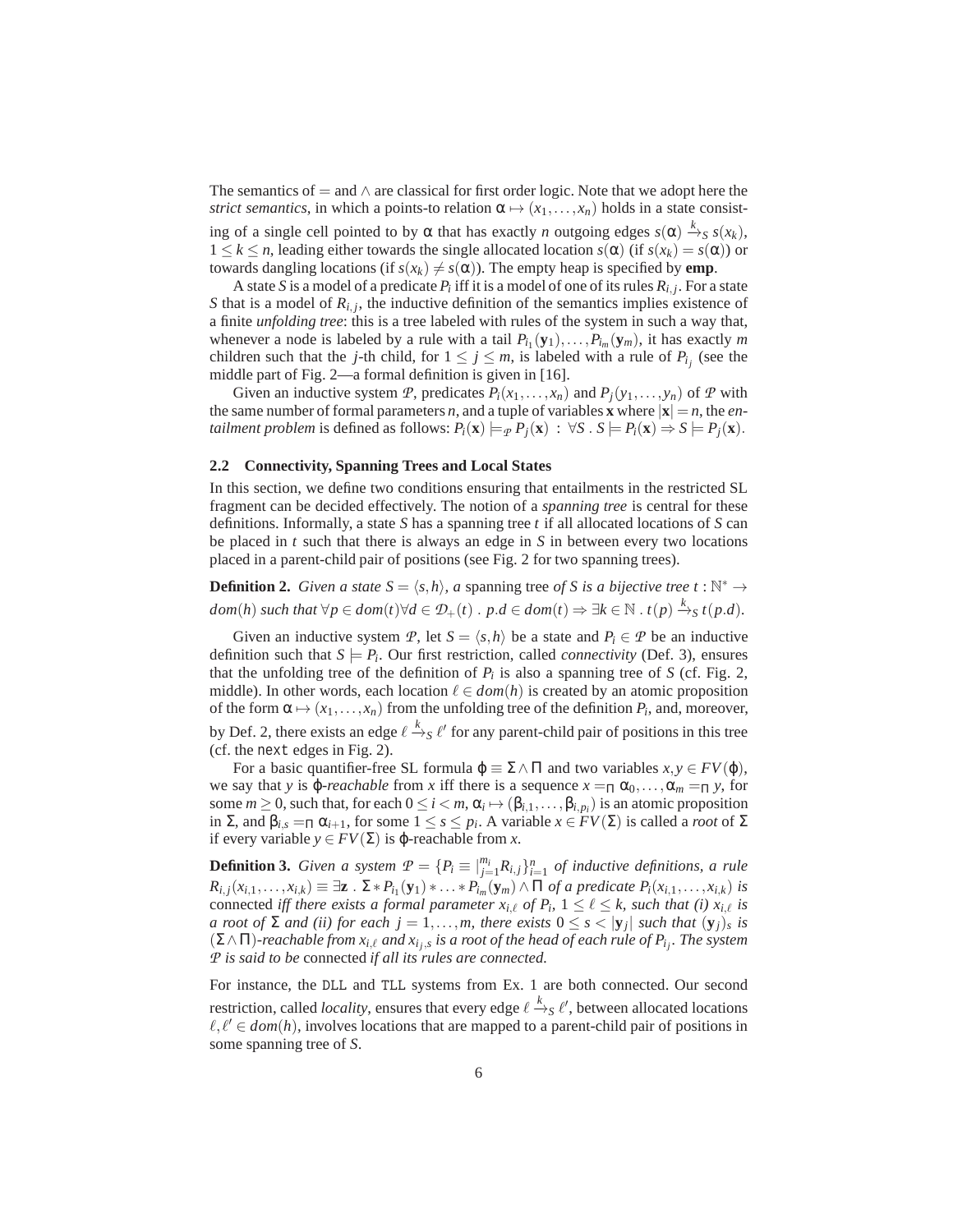**Definition 4.** Let  $S = \langle s, h \rangle$  be a state and  $t : \mathbb{N}^* \to dom(h)$  be a spanning tree of S. An  $edge \ell \xrightarrow{k} \ell'$  with  $\ell, \ell' \in dom(h)$  is said to be local w.r.t. a spanning tree t iff there exist  $p \in dom(t)$  *and*  $d \in \mathcal{D}(t) \cup \{\varepsilon\}$  *such that*  $t(p) = \ell$  *and*  $t(p.d) = \ell'$ . The tree t is a local spanning tree *of S iff t is a spanning tree of S and S has only local edges w.r.t. t. The state S is* local *iff it has a local spanning tree.*

For instance, the DLL system of Ex. 1 is local, while the TLL system is not (e.g. the n edges between leaves cannot be mapped to parent-child pairs in the spanning tree that is obtained by taking the l and r edges of the TLL). In this paper, we address the locality problem by giving a sufficient condition (a syntactic check of the inductive system, prior to the generation of TA) able to decide the locality on all of the practical examples considered (Sec. 3.2). The decidability of locality of general inductive systems is an interesting open problem, considered for future research.



**Definition 5.** *A* system  $P = \{P_i(x_{i,1},...,x_{i,n_i})\}_{i=1}^k$  is *said to be* local *if and only if each formal parameter xi*, *<sup>j</sup> of a predicate P<sup>i</sup> is either (i) allocated in each rule of*  $P_i$  *and*  $(y)_j$  *is referenced at each occurrence*  $P_i(y)$ *, or (ii) referenced in each rule of P<sup>i</sup> and* (**y**)*<sup>j</sup> is allocated at each occurrence Pi*(**y**)*.*

**Fig. 2.** Two spanning trees of a DLL. The middle one is an unfolding tree when labeled by  $DLL_1 \equiv hd \mapsto (n, p) \wedge hd =$ *tl* and  $DLL_2 \equiv \exists x$ . *hd*  $\mapsto$  $(x, p) * DLL(x, hd, tl, n).$ 

This gives a sufficient (but not necessary) condition ensuring that any state *S*, such that  $S \models P_i$ , has a local spanning tree, if  $\overrightarrow{P}$  is a connected local system. The condition is effective and easily implemented (see Sec. 3.2) by the translation from SL to TA.

## **3 From Separation Logic to Tree Automata**

The first step of our entailment decision procedure is building a TA for a given inductive system. Roughly speaking, the TA we build recognizes unfolding trees of the inductive system. The alphabet of such a TA consists of small basic SL formulae describing the neighborhood of each allocated variable, together with a specification of the connections between each such formula and its parent and children in the unfolding tree. Each alphabet symbol in the TA is called a *tile*. Due to technical details related to the encoding of states as trees of SL formulae, the most space in this section is dedicated to the definition of tiles. Once the tile alphabet is defined, the states of the TA correspond naturally to the predicates of the inductive system, and the transition rules correspond to the rules of the system.

#### **3.1 Tiles, Canonical Tiles, and Quasi-canonical Tiles**

A *tile* is a tuple  $T = \langle \varphi, \mathbf{x}_{-1}, \mathbf{x}_0, \dots, \mathbf{x}_{d-1} \rangle$ , for some  $d \geq 0$ , where  $\varphi$  is a basic SL formula, and each **x***<sup>i</sup>* is a tuple of pairwise distinct variables, called a *port*. We further assume that all ports contain only free variables from  $\varphi$  and that they are pairwise disjoint. The variables from **x**−<sup>1</sup> are said to be *incoming*, the ones from **x**0,...,**x***d*−<sup>1</sup> are said to be *outgoing*, and the ones from  $\textbf{par}(T) = FV(\phi) \setminus (\mathbf{x}_{-1} \cup ... \cup \mathbf{x}_{d-1})$  are called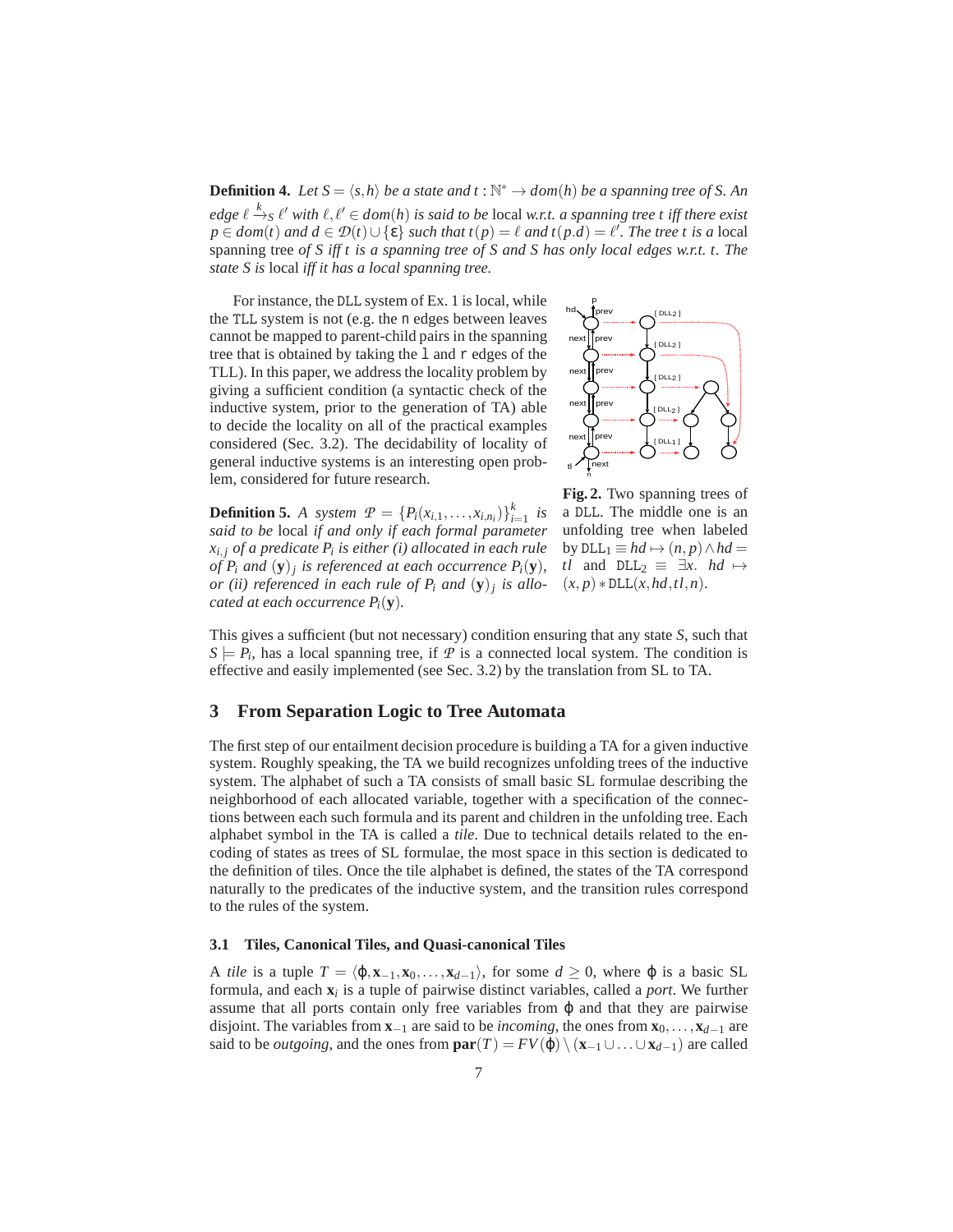*parameters*. The *arity* of a tile  $T = \langle \varphi, x_{-1},...,x_{d-1} \rangle$  is the number of outgoing ports, denoted by  $\#(T) = d$ . We denote  $\textbf{form}(T) \equiv \varphi$  and  $\textbf{port}_i(T) \equiv \mathbf{x}_i$ , for all  $-1 \leq i < d$ .

Given tiles  $T_1 = \langle \varphi, \mathbf{x}_{-1}, \ldots, \mathbf{x}_{d-1} \rangle$  and  $T_2 = \langle \varphi, \mathbf{y}_{-1}, \ldots, \mathbf{y}_{e-1} \rangle$  such that  $FV(\varphi) \cap$  $FV(\phi) = \emptyset$ , we define the *i-composition*, for some  $0 \le i < d$ , such that  $|\mathbf{x}_i| = |\mathbf{y}_{-1}|$ :  $T_1 \circledast_i T_2 = \langle \psi, \mathbf{x}_{-1}, \dots, \mathbf{x}_{i-1}, \mathbf{y}_0, \dots, \mathbf{y}_{e-1}, \mathbf{x}_{i+1}, \dots, \mathbf{x}_{d-1} \rangle$  where  $\psi \equiv \exists \mathbf{x}_i \exists \mathbf{y}_{-1} \cdot \phi * \phi \wedge \mathbf{x}_i =$ **y**−1.<sup>6</sup> For a position  $q \in \mathbb{N}^*$  and a tile *T*, we denote by  $T^{\langle q \rangle}$  the tile obtained by renaming each variable *x* in the ports of *T* by  $x^{(q)}$ . A tree *t* labeled with tiles corresponds to a tile defined inductively, for any  $p \in dom(t)$ , as:  $T(t, p) = t(p)^{\langle p \rangle} \otimes_0 T(t, p.0) \otimes_1$  $T(t, p.1)$  ...  $\mathcal{B}_{\#(p)-1}$  *T*  $(t, p.(\#_t(p)-1))$ . The SL formula  $\Phi(t) \equiv \textbf{form}(T(t, \varepsilon))$  is said to be the *characteristic formula* of *t*.

**Canonical tiles.** We first define a class of tiles that encode local states (Def. 4) with respect to the underlying tile-labeled spanning trees. We denote by  $T = \langle (\exists z) z \mapsto$  $(y_0,...,y_{m-1}) \wedge \Pi, \mathbf{x}_{-1},..., \mathbf{x}_{d-1}$  a tile whose spatial formula is either (i)  $\exists z : z \mapsto$  $(y_0, \ldots, y_{m-1})$  or (ii)  $z \mapsto (y_0, \ldots, y_{m-1})$  with  $z \in \textbf{par}(T)$ . A tile  $T = \langle (\exists z) \ z \mapsto (y_0, \ldots, y_m) \rangle$  $y_{m-1}$ )  $\wedge \Pi$ , **x**<sub>−1</sub>,...,**x**<sub>*d*−1</sub> $\rangle$  is said to be *canonical* if each port **x**<sub>*i*</sub> can be factorized as  $\mathbf{x}_i^{f_w} \cdot \mathbf{x}_i^{b_w}$  (distinguishing *forward* links going from the root to the leaves and *backward* links going in the opposite direction, respectively) such that:

- 1.  $\mathbf{x}_{-1}^{bw} \equiv \langle y_{h_0}, \ldots, y_{h_k} \rangle$ , for some ordered sequence  $0 \leq h_0 < \ldots < h_k < m$ , i.e. the backward incoming tuple consists only of variables referenced by the unique allocated variable *z*, ordered by the corresponding selectors.
- 2. For all  $0 \le i < d$ ,  $\mathbf{x}_i^{fw} \equiv \langle y_{j_0}, \dots, y_{j_{k_i}} \rangle$ , for some ordered sequence  $0 \le j_0 < \dots <$  $j_{k_i}$   $<$  *m*. As above, each forward outgoing tuple consists of variables referenced by the unique allocated variable *z*, ordered by the corresponding selectors.
- 3. For all  $0 \le i, j < d$ , if  $(\mathbf{x}_i^{fw})_0 \equiv y_p$  and  $(\mathbf{x}_j^{fw})_0 \equiv y_q$ , for some  $0 \le p < q < m$  (i.e.  $y_p \not\equiv y_q$ , then *i* < *j*. This means that the forward outgoing tuples are ordered by the selectors referencing their first element.

4.  $(\mathbf{x}_{-1}^{fw} \cup \mathbf{x}_0^{bw} \cup ... \cup \mathbf{x}_{d-1}^{bw}) \cap \{y_0, ..., y_{m-1}\} = \emptyset$  and  $\Pi \equiv \mathbf{x}_{-1}^{fw} = z \wedge \bigwedge_{i=0}^{d-1} \mathbf{x}_i^{bw} = z$ . We denote by  $\textbf{port}_i^{fw}(T)$  and  $\textbf{port}_i^{bw}(T)$  the tuples  $\mathbf{x}_i^{fw}$  and  $\mathbf{x}_i^{bw}$ , respectively, for all  $-1 \leq i < d$ . The set of canonical tiles is denoted as  $T_c^c$ .

**Definition 6.** *A tree t* :  $\mathbb{N}^* \longrightarrow_{fin} T^c$  *is called* canonical *iff*  $#(t(p)) = #_t(p)$  *for any*  $p \in$ *dom*(*t*) *and, moreover, for each*  $0 \le i < #_t(p)$ ,  $|\textbf{port}_i^{fw}(t(p))| = |\textbf{port}_{-1}^{fw}(t(p.i))|$  *and*  $|\textbf{port}^{bw}_{i}(t(p))| = |\textbf{port}^{bw}_{-1}(t(p.i))|$ .

An important property of canonical trees is that each state that is a model of the characteristic formula  $\Phi(t)$  of a canonical tree *t* (i.e.  $S \models \Phi(t)$ ) can be uniquely described by a *local spanning tree u* :  $dom(t) \rightarrow Loc$ , which has the same structure as *t*, i.e.  $dom(u) = dom(t)$ . Intuitively, this is because each variable  $y_i$ , referenced in an atomic proposition  $z \mapsto (y_0, \ldots, y_{m-1})$  in a canonical tile, is allocated only if it belongs to the backward part of the incoming port  $\mathbf{x}_{-1}^{bw}$  or the forward part of some outgoing port  $\mathbf{x}_i^{fw}$ . In the first case,  $y_i$  is equal to the variable allocated by the parent tile, and in the second case, it is equal to the variable allocated by the *i*-th child. An immediate consequence is that any two models of  $\Phi(t)$  differ only by a renaming of the allocated locations, i.e. they are identical up to isomorphism.

 $\sum_{i=1}^{6}$  For two tuples  $\mathbf{x} = \langle x_1, \ldots, x_k \rangle$  and  $\mathbf{y} = \langle y_1, \ldots, y_k \rangle$ , we write  $\mathbf{x} = \mathbf{y}$  for  $\bigwedge_{i=1}^{k} x_i = y_i$ .

<sup>&</sup>lt;sup>7</sup> For a tuple  $\mathbf{x} = \langle x_1, \dots, x_k \rangle$ , we write  $\mathbf{x} = z$  for  $\bigwedge_{i=1}^k x_i = z$ .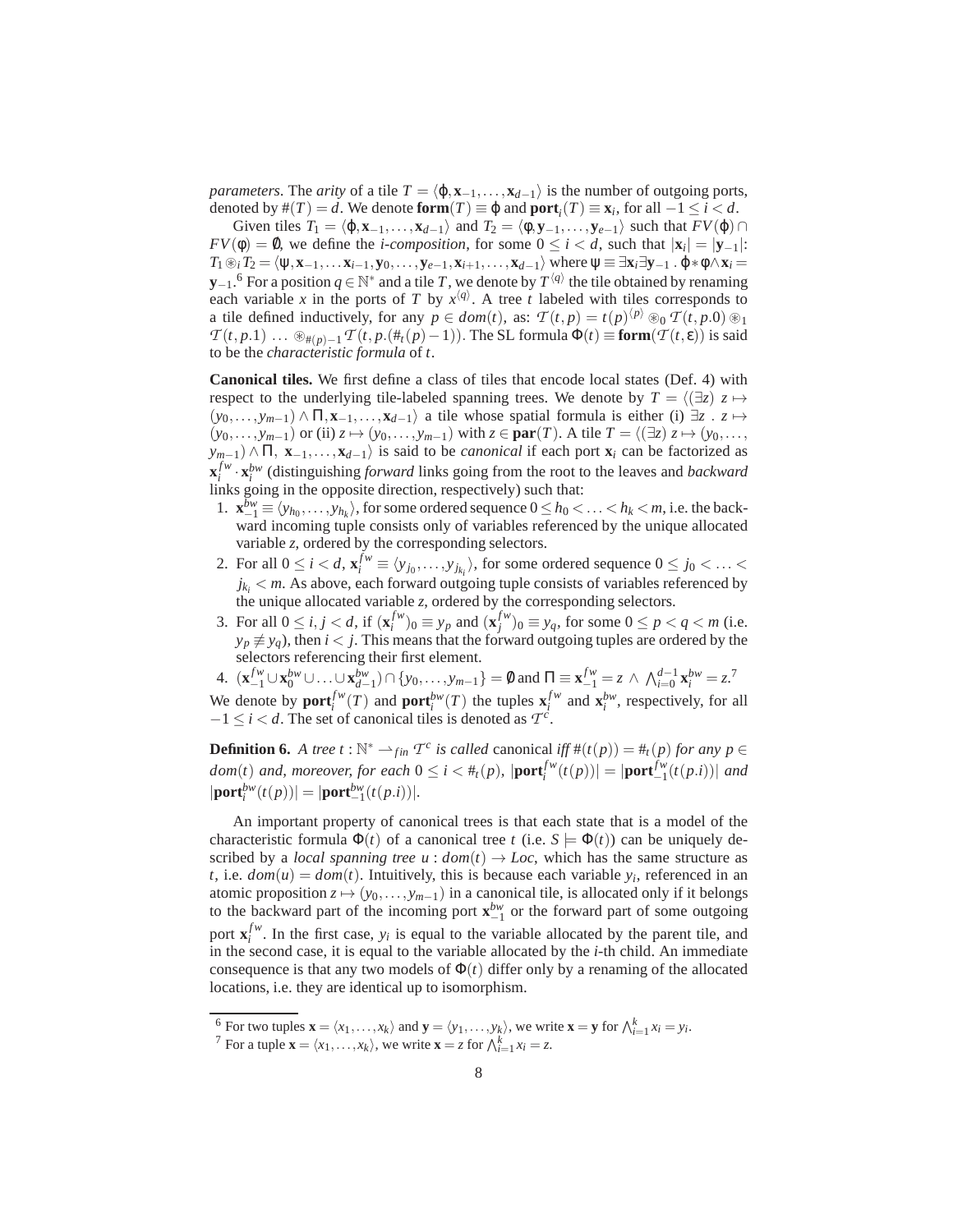*Example 2 (cont. of Ex. 1).* To illustrate the notion of canonical trees, Fig. 3 shows two canonical trees for a given DLL. The tiles are depicted as big rectangles containing the appropriate basic formula as well as the input and output ports. In all ports, the first variable is in the forward and the second in the backward part.



**Fig. 3.** The DLL from Fig. 1 with two of its canonical trees (related by a canonical rotation *r*).

**Quasi-canonical tiles.** We next define a class of tiles that encode non-local states in order to extend our decision procedure to handle entailments between non-local inductive systems. In addition to local edges between neighboring tiles, quasi-canonical tiles allow to define sequences of equalities between remote tiles. This extension is used to specify non-local edges within the state. A tile  $T = \langle \phi \land \Pi, \mathbf{x}_{-1}, \dots, \mathbf{x}_{d-1} \rangle$  is said to be *quasi-canonical* if and only if each port  $\mathbf{x}_i$  can be factorized as  $\mathbf{x}_i^{f_w} \cdot \mathbf{x}_i^{b_w} \cdot \mathbf{x}_i^{eq}$  $\langle \phi, \mathbf{x}_{-1}^{fw} \rangle$  $f_{-1}^{fw} \cdot \mathbf{x}_{-1}^{bw}, \ldots, \mathbf{x}_{d-1}^{fw}$  $\int_{d-1}^{fw} \cdot \mathbf{x}_{d-1}^{bw}$  is a canonical tile,  $\Pi$  is pure formula, and:

- 1. for each  $0 \le i < |\mathbf{x}_{-}^{eq}|$  $\begin{bmatrix} e_q \\ -1 \end{bmatrix}$ , either  $(\mathbf{x}_-^{eq})$  $\binom{eq}{-1}$ *i* ∈ *FV*( $\varphi$ ) or (**x**<sup>*eq*</sup>  $\binom{eq}{-1}$ *i* =Π (**x**<sup>eq</sup></sub>  ${k^{eq}}_k$ )<sub>*j*</sub> for some unique indices  $0 \le k < d$  and  $0 \le j < |\mathbf{x}_{k}^{f w}|$ .
- 2. for each  $0 \le k < d$  and each  $0 \le j < |\mathbf{x}_k^{\ne q}|$  $\left[\mathbf{x}_{k}^{eq}\right]$ , either  $\left(\mathbf{x}_{k}^{eq}\right)$  $\binom{eq}{k}$ *j* ∈ *FV*( $\varphi$ ) or exactly one of the following holds: (i)  $(\mathbf{x}_k^{eq})$  $\binom{eq}{k}$ *j* = Π (**x**<sup>eq</sup>  $\begin{bmatrix}eq_1\\-1\end{bmatrix}$ *i* for some unique index  $0 \le i < |\mathbf{x}_{-}^{eq}|$  $\begin{array}{c} eq \\ -1 \end{array}$  or (ii)  $(\mathbf{x}_k^{eq})$  $(eq)$ <sub>*j*</sub> =<sub>Π</sub> ( $\mathbf{x}_r^{eq}$ )<sub>*s*</sub> for some unique indices  $0 \le r < d$  and  $0 \le s < |\mathbf{x}_r^{eq}|$ .
- 3. For any  $x, y \in \bigcup_{i=-1}^{d-1} \mathbf{x}_i^{eq}$ , we have  $x = \Pi y$  only in one of the cases above.

We denote  $\text{port}_i^{eq}(T) = \mathbf{x}_i^{eq}$ , for all  $-1 \le i < d$ . The set of quasi-canonical tiles is denoted by  $\overline{T}^{qc}$ . The next definition of quasi-canonical trees extends Def. 6 to the case of quasi-canonical tiles.

**Definition 7.** A tree  $t : \mathbb{N}^* \longrightarrow_{fin} T^{qc}$  is quasi-canonical iff  $\#(t(p)) = \#_t(p)$  for any  $p \in dom(t)$  and, moreover, for each  $0 \leq i < #_t(p)$ ,  $|\text{port}_i^{fw}(t(p))| = |\text{port}_{-1}^{fw}(t(p.i))|$ ,  $|\textbf{port}^{bw}_{i}(t(p))| = |\textbf{port}^{bw}_{-1}(t(p.i))|$ , and  $|\textbf{port}^{eq}_{i}(t(p))| = |\textbf{port}^{eq}_{-1}(t(p.i))|$ .

*Example 3 (cont. of Ex. 1).* For an illustration of the notion of quasi-canonical trees, see Fig. 4, which shows a quasi-canonical tree for the TLL from Fig. 1. The figure uses the same notation as Fig. 3. In all the ports, the first variable is in the forward part, the backward part is empty, and the rest is the equality part.

#### **3.2 Building a TA for an Inductive System**

In the rest of this section, we consider that  $P$  is a connected inductive system (Def. 3) our construction will detect and reject disconnected systems. Given a rooted system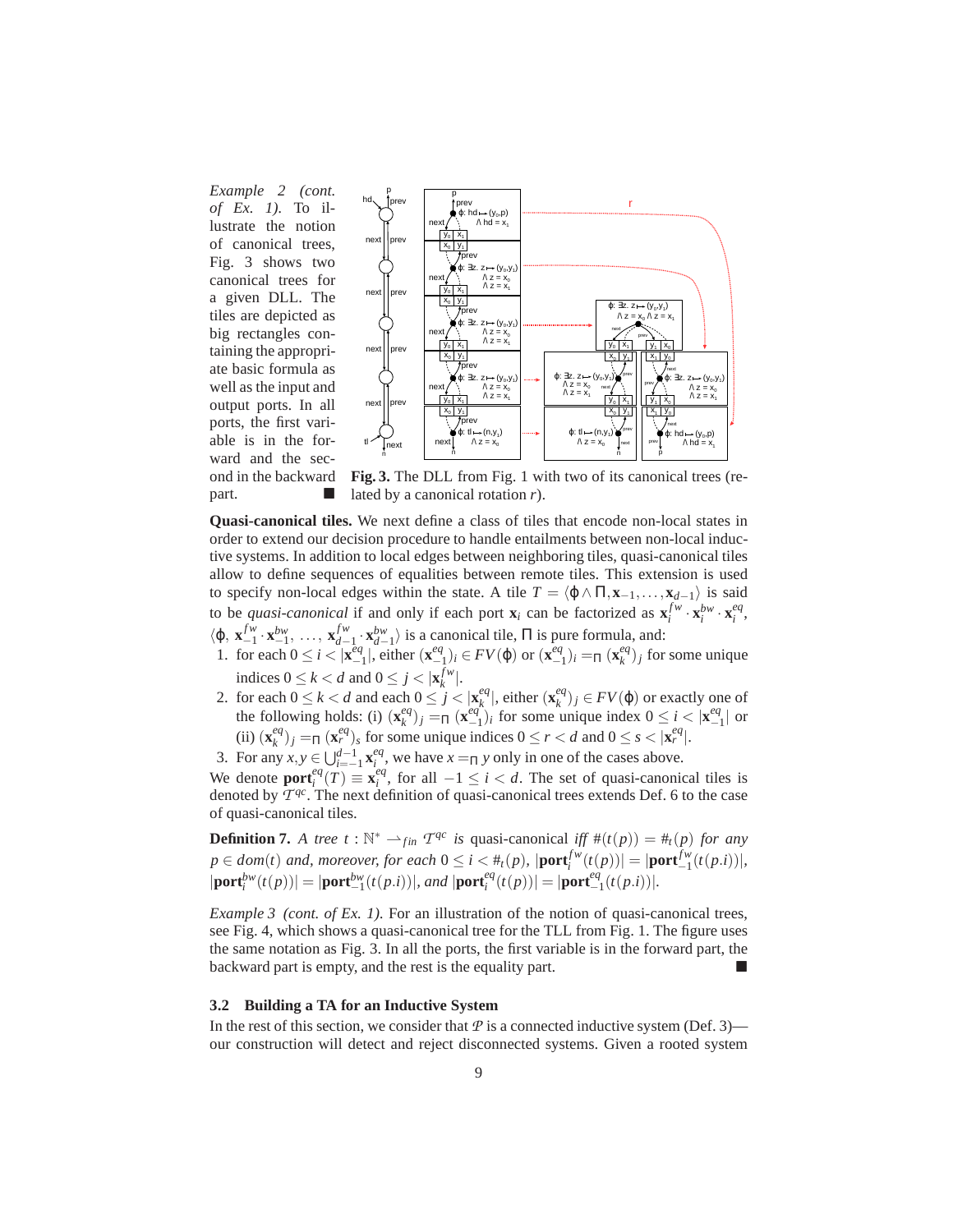

**Fig. 4.** A quasi-canonically tiled tree for the tree with linked leaves from Fig. 1.

 $\langle P, P_r \rangle$ , the first ingredient of our decision procedure for entailments is a procedure for building a TA that recognizes all unfolding trees of the inductive definition of *P<sup>r</sup>* in the system *P*. The first steps of the procedure implement a *specialization* of the rooted system with respect to a tuple  $\overline{\alpha} = \langle \alpha_1, \ldots, \alpha_{n_r} \rangle$  of actual parameters for  $P_r$ , not used in *P*. For space reasons, the specialization steps are described only informally here (for a detailed description of these steps, see [16]).

The first step is an elimination of existentially quantified variables that occur within equalities with formal parameters or allocated variables from all rules of *P*. Second, each rule of *P* whose head consists of more than one atomic proposition  $\alpha \mapsto (x_1, \ldots, x_n)$ is split into several new rules, containing exactly one such atomic proposition. At this point, any disconnected inductive system (Def. 3) passed to the procedure is detected and rejected. The final specialization step consists in propagating the actual parameters  $\overline{\alpha}$  through the rules. A formal parameter  $x_{i,k}$  of a rule  $R_{i,j}(x_{i,1},...,x_{i,n_i}) \equiv$  $\exists z \cdot \Sigma * P_{i_1}(y_1) * \ldots * P_{i_m}(y_m) \wedge \Pi$  is *directly propagated* to some (unique) parameter of a predicate occurrence  $P_{i_j}$ , for some  $1 \leq j \leq m$ , if and only if  $x_{i,k} \notin FV(\Sigma)$  and  $x_{i,k} \equiv (\mathbf{y}_{i_j})_\ell$ , for some  $0 \leq \ell < |\mathbf{y}_{i_j}|$ , i.e.  $x_{i,k}$  is neither allocated nor pointed to by the head of the rule before being passed on to *Pi<sup>j</sup>* . We denote direct propagation of parameters by the relation  $x_{i,k} \sim x_{i_j,\ell}$  where  $x_{i_j,\ell}$  is the formal parameter of  $P_{i_j}$  which is mapped to the occurrence of  $(\mathbf{y}_{i_j})_\ell$ . We say that  $x_{i,k}$  is *propagated* to  $x_{r,s}$  if  $x_{i,k} \leadsto^* x_{r,s}$  where  $\leadsto^*$ denotes the reflexive and transitive closure of the  $\rightsquigarrow$  relation. Finally, we replace each variable *y* of *P* by the actual parameter  $\alpha_j$  provided that  $x_{r,j} \rightarrow^* y$ . It is not hard to show that the specialization procedure runs in time  $O(|P|)$ , hence the size of the output system is increased by a linear factor only.

*Example 4 (cont. of Ex. 1).* As an example of specialization, let us consider the predicate DLL from Ex. 1, with parameters  $DLL(a, b, c, d)$ . After the parameter elimination and renaming the newly created predicates, we have a call *Q*<sup>1</sup> (without parameters) of the following inductive system:

$$
Q_1() \equiv \mathbf{a} \mapsto (\mathbf{d}, \mathbf{b}) \land \mathbf{a} = \mathbf{c} \mid \exists x. \ \mathbf{a} \mapsto (x, \mathbf{b}) * Q_2(x, \mathbf{a})
$$
  

$$
Q_2(hd, p) \equiv hd \mapsto (\mathbf{d}, p) \land hd = \mathbf{c} \mid \exists x. \ hd \mapsto (x, p) * Q_2(x, hd)
$$

 $\overline{\phantom{a}}$ 

We are now ready to describe the construction of a TA for a specialized rooted system  $\langle P, P_r \rangle$ . First, for each predicate  $P_j(x_{j,1},...,x_{j,n_j}) \in \mathcal{P}$ , we compute several sets of parameters, called *signatures*:  $\text{sig}^{fw}_j = \{x_{j,k} \mid x_{j,k} \text{ is allocated in each rule of } P_j \text{, and}$  $(\mathbf{y})_k$  is referenced in each occurrence  $P_j(\mathbf{y})$  of  $P_j$ ,  $\text{sig}_j^{bw} = \{x_{j,k} \mid x_{j,k} \text{ is referenced} \}$ in each rule of  $P_j$ , and  $(y)_k$  is allocated at each occurrence  $P_j(y)$  of  $P_j$ , and, finally,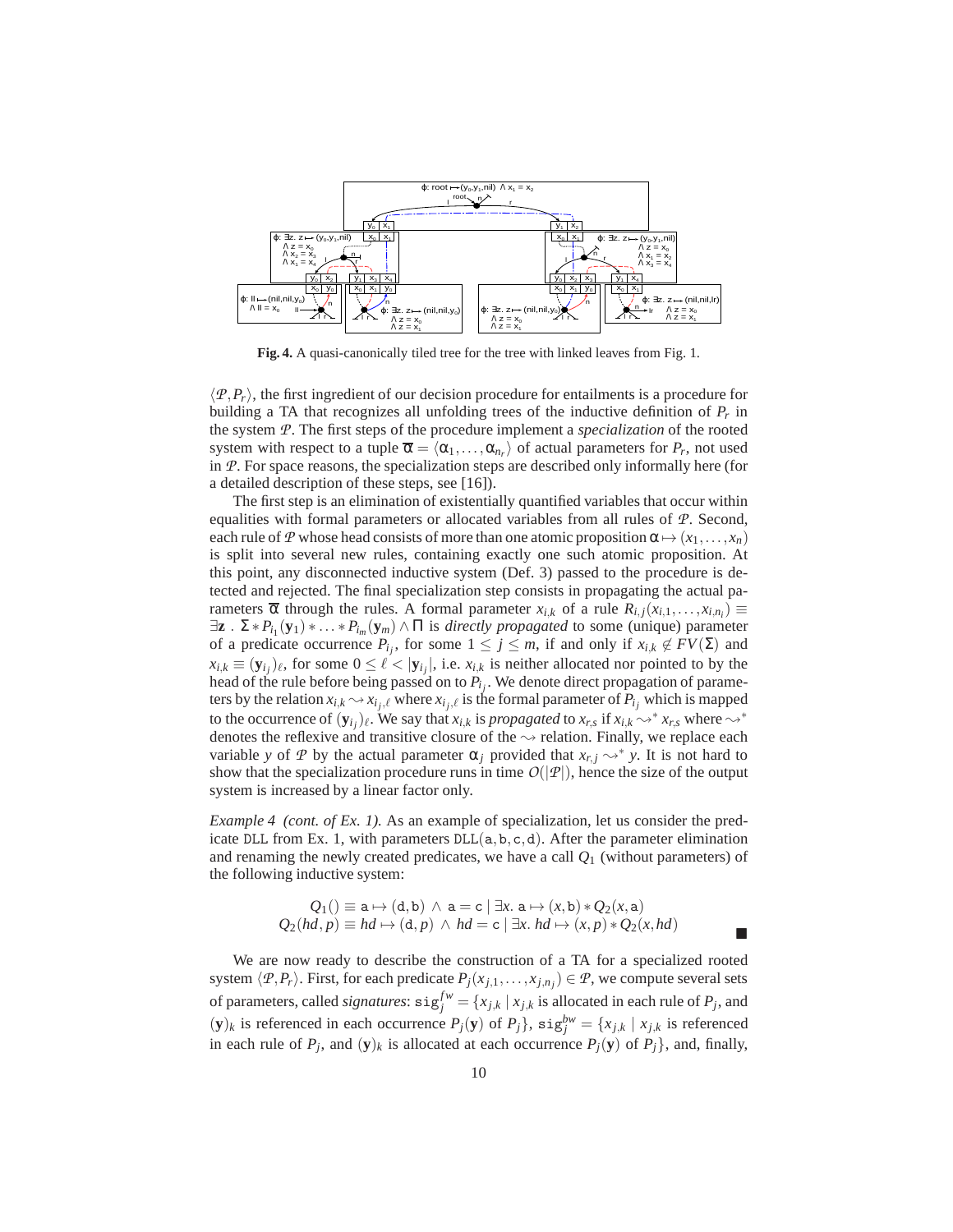$\text{sig}^{eq}_{j} = \{x_{j,1}, \ldots, x_{j,n_j}\} \setminus (\text{sig}^{fw}_{j} \cup \text{sig}^{bw}_{j}).$  The signatures of an inductive system can be used to implement the *locality test* (Def. 5): the system  $P = \{P_1, \ldots, P_k\}$  is local if and only if  $sig_i^{eq} = \emptyset$  for each  $1 \le i \le k$ .

*Example 5 (cont. of Ex. 4).* The signatures for the system in Ex. 4 are:  $\text{sig}_1^{fw} = \text{sig}_1^{bw} =$  $\text{sig}_1^{eq} = \emptyset$  and  $\text{sig}_2^{fw} = \{hd\}$ ,  $\text{sig}_2^{bw} = \{p\}$ ,  $\text{sig}_2^{eq} = \emptyset$ . The fact that, for each  $i = 1, 2$ , we have  $\text{sig}_i^{eq} = \emptyset$  implies that the DLL system is local.

The procedure for building a TA from a rooted system  $\langle P, P_r \rangle$  with actual parameters  $\overline{\alpha}$  is denoted as  $SL2TA(\overline{P},P_r,\overline{\alpha})$  in the following. For each rule  $R_{j,\ell}$  in the system, the SL2TA procedure creates a quasi-canonical tile whose incoming and outgoing ports  $\mathbf{x}_i$  are factorized as  $\mathbf{x}_i^{fw} \cdot \mathbf{x}_i^{bw} \cdot \mathbf{x}_i^{eq}$  according to the precomputed signatures  $\text{sig}_j^{fw}$ , sig<sub>*p<sup>bw</sup>*, and sig<sub>*i*</sub><sup>eq</sup>, respectively. The backward part of the input port  $\mathbf{x}_{-1}^{bw}$  and the for-</sub> ward parts of the output ports  $\{x_i^{fw}\}_{i\geq 0}$  are sorted according to the order of incoming selector edges from the single points-to formula which constitutes the head of the rule. The output ports  $\{x_i\}_{i\geq 0}$  are sorted within the tile according to the order of the selector edges pointing to  $(\mathbf{x}_i^{fw})_0$  for each  $i \ge 0$ . Finally, each predicate name  $P_i$  is associated with a state *q<sup>i</sup>* , and for each inductive rule, the procedure creates a transition rule in the TA. The final state of the TA then corresponds to the root of the system (see Algorithm in [16]). The invariant used to prove the correctness of this construction is that whenever the TA reaches a state  $q_i$  it reads an unfolding tree whose root is labeled with a rule  $R_{i,j}$  of the definition of a predicate  $P_i$ . The following lemma summarizes the TA construction:

**Lemma 1.** *Given a rooted system*  $\langle \mathcal{P}, P_r(x_{r,1},...,x_{r,n_r}) \rangle$  *where*  $\mathcal{P} = \{P_i\}_{i=1}^k$  *is a connected inductive system,*  $1 \le r \le k$ , and  $\overline{\alpha} = \langle \alpha_1, \ldots, \alpha_{n_i} \rangle$  is a tuple of variables not in *P*, let  $A = SL2TA(P, P_r, \overline{\alpha})$ . Then, for every state S, we have  $S \models P_r(\overline{\alpha})$  iff there exists  $t \in L(A)$  *such that*  $S = \Phi(t)$ *. Moreover,*  $|A| = O(|\mathcal{P}|)$ *.* 

 $\Delta =$  $\sqrt{ }$  $\left\vert \right\vert$  $\mathcal{L}$  $\langle a \mapsto (d,b) \wedge a = c, \emptyset \rangle() \rightarrow q_1 \quad \langle a \mapsto (x,b), \emptyset, (x,a) \rangle(q_2) \rightarrow q_1$  $\langle \exists hd'.hd' \mapsto (d, p) \wedge hd = c \wedge hd' = hd, (hd, p) \rangle() \rightarrow q_2$  $\langle \exists hd'.hd' \mapsto (x, p) \wedge hd' = hd, (hd, p), (x, hd) \rangle (q_2) \rightarrow q_2$  $\mathcal{L}$  $\mathcal{L}$ J *Example 6 (cont. of Ex. 5).* For the specialized inductive system  $P =$  $\{Q_1, Q_2\}$  from Ex. 4, we obtain the TA  $A = SL2TA(P, Q_1, \langle a, b, c, d \rangle)$  $\langle \Sigma, \{q_1, q_2\}, \Delta, \{q_1\} \rangle$  where  $\Delta$  is shown above.

## **4 Rotation of Tree Automata**

In this section we deal with polymorphic representations of states, i.e. situations when a state can be represented by different spanning trees, with different tilings. In this section we show that, for states with local spanning trees only (Def. 4), these trees are related by a *rotation* relation.

#### **4.1 Rotation as a Transformation of TA**

We start by defining rotation as a relation on trees. Intuitively, two trees  $t_1$  and  $t_2$  are related by a rotation whenever we can obtain  $t_2$  from  $t_1$  by picking a position  $p \in dom(t_1)$ and making it the root of  $t_2$ , while maintaining in  $t_2$  all edges from  $t_1$  (Fig. 5).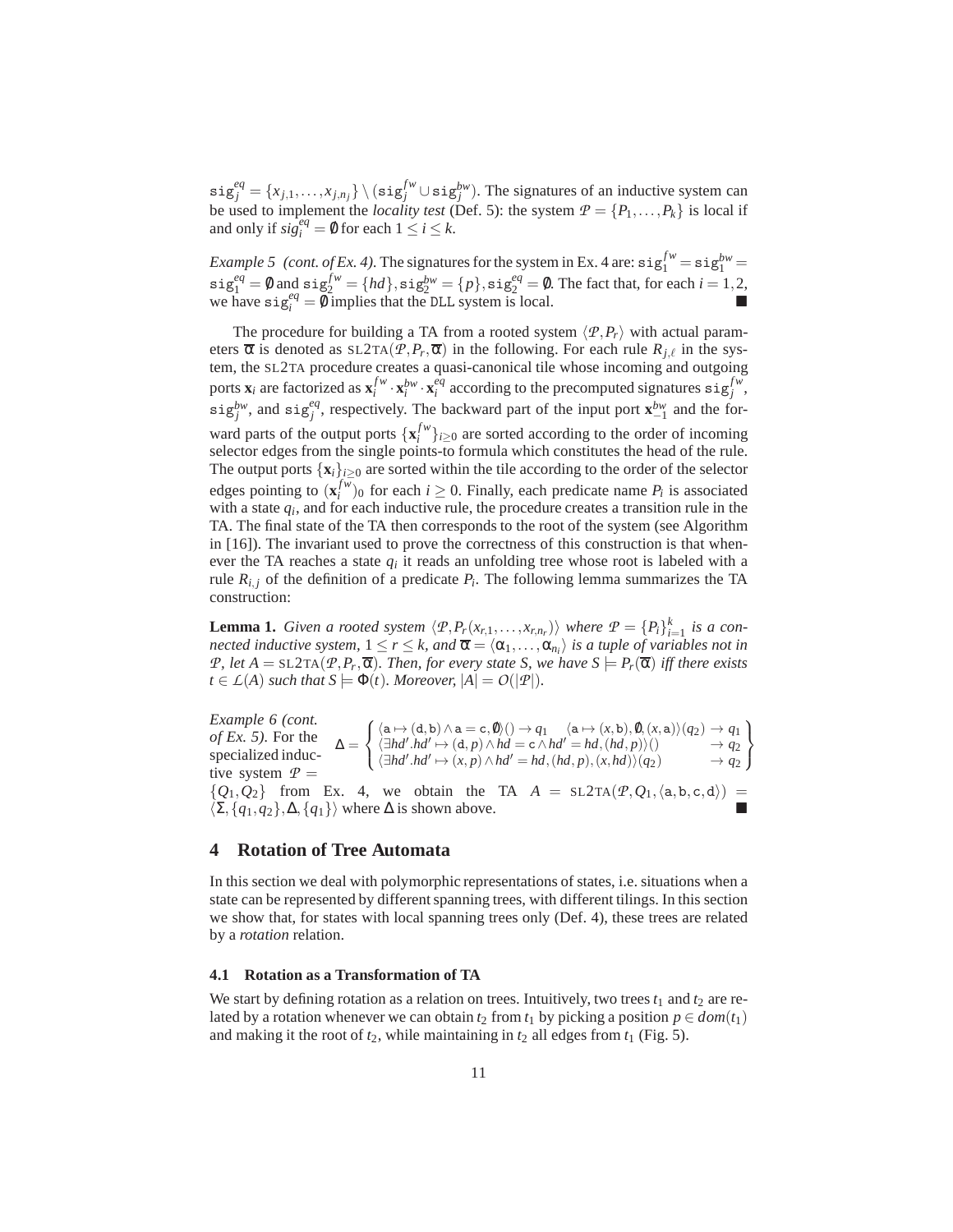**Definition 8.** *Given two trees*  $t_1, t_2 : \mathbb{N}^* \to_{fin} \Sigma$  *and a bijective mapping*  $r : dom(t_1) \to$ *dom*(*t*<sub>2</sub>)*, we say that t*<sub>2</sub> *is an r*-rotation *of t*<sub>1</sub>*, denoted by t*<sub>1</sub> ∼*r t*<sub>2</sub> *if and only if:* ∀*p* ∈ *dom*( $t_1$ )∀*d* ∈  $\mathcal{D}_+(t_1)$  :  $p.d \in dom(t_1) \Rightarrow \exists e \in \mathcal{D}(t_2)$  .  $r(p.d) = r(p).e$ . We write  $t_1 \sim t_2$ *if there exists a bijective mapping r* :  $dom(t_1) \rightarrow dom(t_2)$  *such that t*<sub>1</sub>  $\sim$ <sub>*r*</sub> t<sub>2</sub>.

An example of a rotation *r* of a tree *t*<sup>1</sup> to a tree  $t_2$  such that  $r(\varepsilon) = 2$ ,  $r(0) = \varepsilon$ ,  $r(1) = 20$ ,  $r(00) = 0$ , and  $r(01) = 1$  is shown in Fig. 5. Note that, e.g., for  $p =$  $\varepsilon \in dom(t_1)$  and  $d = 0 \in \mathcal{D}_+(t_1)$ , where  $p.d = \varepsilon.0 \in dom(t_1)$ , we get  $e = -1 \in$ *D*(*t*<sub>2</sub>), and *r*(**ε**.0) = 2.(-1) = ε.



**Fig. 5.** An example of a rotation.

In the rest of this section, we define rotation on canonical and quasi-canonical trees. These definitions are refinements of Def. 8. Namely, the change in the structure of the tree is mirrored by a change in the tile alphabet labeling the tree in order to preserve the state which is represented by the (quasi-)canonical tree.

A *substitution* is an injective partial function  $\sigma$  : *Var*  $\rightarrow$  *f*in *Var*. Given a basic formula  $\varphi$  and a substitution  $\sigma$ , we denote by  $\varphi[\sigma]$  the result of simultaneously replacing each variable *x* (not necessarily free) that occurs in  $\varphi$  by  $\sigma(x)$ . For instance, if  $\sigma(x) = y$ ,  $\sigma(y) = z$ , and  $\sigma(z) = t$ , then  $(\exists x, y \cdot x \mapsto (y, z) \land z = x)[\sigma] \equiv \exists y, z \cdot y \mapsto (z, t) \land t = y$ .

**Definition 9.** *Given two canonical trees t, u* :  $\mathbb{N}^* \rightarrow_{fin} T^c$  *and a bijective mapping r* :  $dom(t) \rightarrow dom(u)$ , we say that *u* is a canonical rotation *of t, denoted t* ∼<sup>*c*</sup> *r u, if and only if t* ∼*r u* and there exists a substitution  $\sigma_p$  : *Var*  $\rightarrow$  *f*<sub>in</sub> *Var for each*  $p \in dom(t)$  *such that* **form** $(t(p))$ [ $\sigma_p$ ]  $\equiv$  **form** $(u(r(p)))$  *and, for all*  $0 \leq i \leq \text{#}_t(p)$ *, there exists*  $j \in \mathcal{D}(u)$  *such that*  $r(p.i) = r(p).j$  *and:* 

$$
\mathbf{port}_{i}^{fw}(t(p))[\sigma_{p}] \equiv \text{if } j \ge 0 \text{ then } \mathbf{port}_{j}^{fw}(u(r(p))) \text{ else } \mathbf{port}_{-1}^{bw}(u(r(p)))
$$
\n
$$
\mathbf{port}_{i}^{bw}(t(p))[\sigma_{p}] \equiv \text{if } j \ge 0 \text{ then } \mathbf{port}_{j}^{bw}(u(r(p))) \text{ else } \mathbf{port}_{-1}^{fw}(u(r(p)))
$$

*We write t* ∼<sup>*c*</sup> *u if there exists a mapping r such that t* ∼<sup>*c*</sup> *u*.

*Example 7 (cont. of Ex. 2).* The notion of canonical rotation is illustrated by the canonical rotation *r* relating the two canonical trees of a DLL shown in Fig. 3. In its case, the variable substitutions are simply the identity in each node. Note, in particular, that when the tile 0 of the left tree (i.e., the second one from the top) gets rotated to the tile 1 of the right tree (i.e., the right successor of the root), the input and output ports get swapped and so do their forward and backward parts.

The following lemma is the key for proving completeness of our entailment checking for local inductive systems: if a (local) state is a model of the characteristic formulae of two different canonical trees, then these trees must be related by canonical rotation.

**Lemma 2.** Let  $t : \mathbb{N}^* \to_{fin} T^c$  be a canonical tree and  $S = \langle s, h \rangle$  be a state such that  $S \models \Phi(t)$ . Then, for any canonical tree  $u : \mathbb{N}^* \rightarrow_{fin} T^c$ , we have  $S \models \Phi(u)$  iff  $t \sim^c u$ .

In the following, we extend the notion of rotation to quasi-canonical trees:

**Definition 10.** Given two quasi-canonical trees  $t, u : \mathbb{N}^* \to_{fin} T^{qc}$  and a bijective map*ping r* :  $dom(t) \rightarrow dom(u)$ *, we say that u is a quasi-canonical rotation of t, denoted*  $\int_{t}^{q_c} t \sqrt{q}$  and  $q_c$  and  $\int_{t}^{q_c} t \sqrt{q}$  and  $|\text{port}_i^{eq}(t(p))| = |\text{port}_j^{eq}(u(r(p)))|$  for all  $p \in dom(t)$ *and all*  $0 \le i < #$ <sub>t</sub>(*p*)*,* −1 ≤ *j* <  $#$ <sub>t</sub>(*p*) *such that r*(*p,i*) = *r*(*p*)*.j.* We write *t* ∼<sup>*qc*</sup> *u* if there *exists a mapping r such that t*  $\sim_r^{qc} u$ .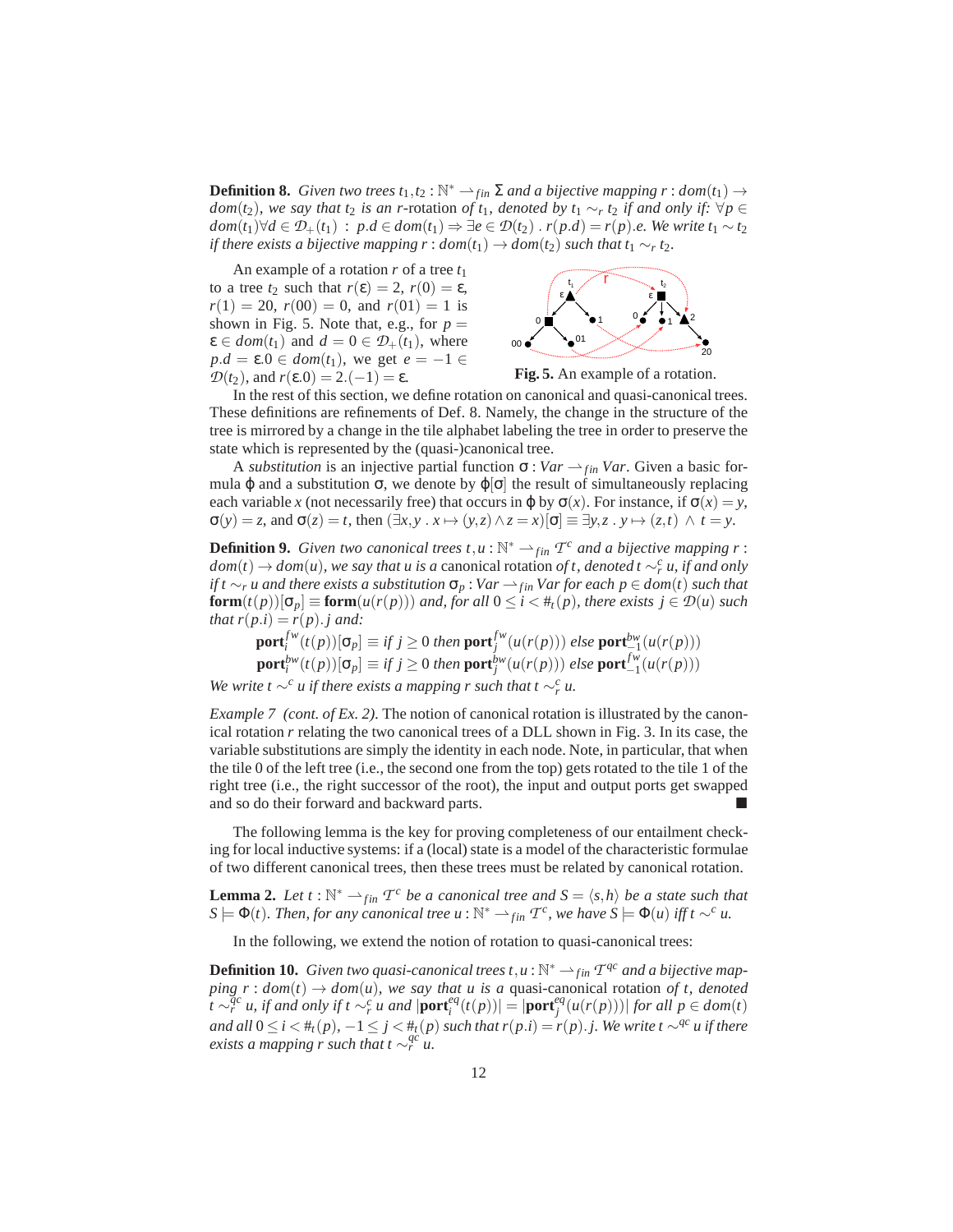#### **Algorithm 1** Rotation Closure of Quasi-canonical TA.

```
input a quasi-canonical TA A = \langle Q, \Sigma, \Delta, F \rangleoutput a TA A<sup>r</sup> where:<br>
L(A^r) = \{u : \mathbb{N}^* \to_{fin} T^{qc} \mid \exists t \in L(A) \cdot u \sim^{qc} t\}function ROTATETA(A)
           A^r \leftarrow Aassume A^r \equiv \langle Q_r, \Sigma, \Delta_r, F_r \ranglefor all ρ ∈ ∆ do
                  assume p \equiv T(q_0, \ldots, q_k) \rightarrow q\mathbf{a} assume T \equiv \langle \boldsymbol{\varphi}, \mathbf{x}_{-1}, \mathbf{x}_0, \ldots, \mathbf{x}_k \rangleif \mathbf{x}_{-1} \neq 0 or q \notin F then
                             assume \mathbf{x}_{-1} \equiv \mathbf{x}_{-1}^{f_w} \cdot \mathbf{x}_{-1}^{b_w} \cdot \mathbf{x}_{-1}^{eq}if \mathbf{x}_{-1}^{bw} \neq \emptyset then
                                       Q^{rev} \leftarrow \{q^{rev} \mid q \in Q\}(Q_{\rho}, \Delta_{\rho}) \leftarrow (Q \cup Q^{rev} \cup \{q_{\rho}^{f}\}, \Delta)p \leftarrow \text{positional}(\mathbf{x}_{-1}^{bw}, \varphi)\mathbf{x}_{swap} \leftarrow \mathbf{x}_{-1}^{bw} \cdot \mathbf{x}_{-1}^{fw} \cdot \mathbf{x}_{-1}^{eq}T_{new} \leftarrow {\langle \phi, \langle \rangle, \mathbf{x}_0, \dots, \mathbf{x}_p, \mathbf{x}_{swap}, \dots, \mathbf{x}_k \rangle}\Delta_{\rho} \leftarrow \Delta_{\rho} \cup \{ T_{new}(q_0 \dots q_p, q^{rev} \dots q_k) \rightarrow q_{\rho}^f \}<br>
(\Delta_{\rho}, \square) \leftarrow \text{ROTTR}(q, \Delta, \Delta_{\rho}, \emptyset, F)A<sub>ρ</sub> ← \langle Q<sub>ρ</sub>, Σ, Δ<sub>ρ</sub>, {q<sup>f</sup><sub>β</sub>}}
                                       A^r \leftarrow A^r \cup A_\deltareturn A
r
                                                                                                                                                          function ROTTR(q, \Delta, \Delta_{new}, V, F)V \leftarrow V \cup \{q\}for all (U(s_0,...,s_\ell) \to s) \in \Delta do
                                                                                                                                                                             for all 0 \le j \le \ell such that s_j = q do
                                                                                                                                                                                        assume U = \langle \varphi, \mathbf{x}_{-1}, \mathbf{x}_0, \dots, \mathbf{x}_j, \dots, \mathbf{x}_\ell \rangleassume \mathbf{x}_j \equiv \mathbf{x}_j^{f_w} \cdot \mathbf{x}_j^{b_w} \cdot \mathbf{x}_j^{eq}if \mathbf{x}_{-1} = 0 and s \in F then
                                                                                                                                                                                                 \mathbf{x}_{swap} \leftarrow \mathbf{x}_j^{bw} \cdot \mathbf{x}_j^{fw} \cdot \mathbf{x}_j^{eq}U' \leftarrow \langle \varphi, \mathbf{x}_{swap}, \mathbf{x}_0, \ldots, \mathbf{x}_{j-1}, \mathbf{x}_{j+1}, \ldots, \mathbf{x}_{\ell} \rangle\Delta_{new} \leftarrow \Delta_{new} \cup \{U'(s_0 \dots s_{j-1} \dots s_\ell) \rightarrow q^{rev}\}else
                                                                                                                                                                                                 \mathbf{x}_{-1} \equiv \mathbf{x}_{-1}^{f_w} \cdot \mathbf{x}_{-1}^{bw} \cdot \mathbf{x}_{-1}^{eq}if \mathbf{x}_{-1}^{bw} \neq \emptyset then
                                                                                                                                                                                                         \overrightarrow{\text{ports}} \leftarrow \langle \mathbf{x}_0, \dots, \mathbf{x}_{j-1}, \mathbf{x}_{j+1}, \dots, \mathbf{x}_{\ell} \ranglestates \leftarrow (s_0, \ldots, s_{j-1}, s_{j+1}, \ldots, s_\ell)\mathbf{x}_{swap} \leftarrow \mathbf{x}_{-1}^{bw} \cdot \mathbf{x}_{-1}^{fw} \cdot \mathbf{x}_{-1}^{eq}p ← INSERTOUTPORT (xswap,ports,ϕ)
                                                                                                                                                                                                           INSERTLHSSTATE (s
rev
,states, p)
                                                                                                                                                                                                           U_{new} \leftarrow \langle \boldsymbol{\varphi}, \mathbf{x}_{j}^{bw} \cdot \mathbf{x}_{j}^{fw} \cdot \mathbf{x}_{j}^{eq}, \texttt{ports} \rangle\Delta_{new} \leftarrow \Delta_{new} \cup \{U_{new}(\texttt{states}) \rightarrow q^{rev}\}if s \notin V then
                                                                                                                                                                                                                   (\Delta_{new}, V) \leftarrow ROTTR(s, \Delta, \Delta_{new}, V, F)return (∆new,V)
```
The increase in expressivity (i.e. the possibility of defining non-local edges) comes at the cost of a loss of completeness. The following lemma generalizes the necessity direction ( $\Leftarrow$ ) of Lemma 2 for quasi-canonical tiles. Notice that the sufficiency ( $\Rightarrow$ ) direction does not hold in general.

**Lemma 3.** Let  $t, u : \mathbb{N}^* \to_{fin} T^{qc}$  be quasi-canonical trees such that  $t \sim^{qc} u$ . For all *states S, if*  $S \models \Phi(t)$ *, then*  $S \models \Phi(u)$ *.* 

#### **4.2 Implementing Rotation as a Transformation of TA**

This section describes the algorithm that produces the closure of a quasi-canonical tree automaton (i.e. a tree automaton recognizing quasi-canonical trees only) under rotation. The result is a TA that recognizes all trees  $u : \mathbb{N}^* \longrightarrow_{fin} T^{qc}$  such that  $t \sim^{qc} u$  for some tree *t* recognized by the input TA  $A = \langle Q, \Sigma, \Delta, F \rangle$ . Algorithm 1 (the ROTATETA procedure) describes the rotation closure whose result is a language-theoretic union of *A* and the TA *A*ρ, one for each rule ρ of *A*. The idea behind the construction of  $A_{\rho} = \langle Q_{\rho}, \Sigma, \Delta_{\rho}, \{q^f_{\rho}\}\rangle$  can be understood by considering a tree  $t \in L(A)$ , a run  $\pi$ :  $dom(t) \rightarrow Q$ , and a position  $p \in dom(t)$ , which is labeled with the right hand side of the  $\mathcal{L}(A_{\rho})$  will contain the rotated tree *u*, i.e. *t*  $\sim_{r}^{qc} u$ , rule  $\rho = T(q_1, \ldots, q_k) \rightarrow q$  of *A*. Then  $\mathcal{L}(A_{\rho})$  will contain the rotated tree *u*, i.e. *t*  $\sim_{r}^{qc} u$ , where the significant position  $p$  is mapped into the root of  $u$  by the rotation function *r*, i.e.  $r(p) = \varepsilon$ . To this end, we introduce a new rule  $T_{new}(q_0, \ldots, q^{rev}, \ldots, q_k) \rightarrow q_p^f$ where the tile  $T_{new}$  mirrors the change in the structure of *T* at position *p*, and  $q^{rev} \in$  $Q<sub>0</sub>$  is a fresh state corresponding to *q*. The construction of  $A<sub>0</sub>$  continues recursively (procedure ROTTR), by considering every rule of *A* that has *q* on the left hand side:  $U(q'_1, \ldots, q, \ldots, q'_\ell) \to s$ . This rule is changed by swapping the roles of *q* and *s* and producing a rule  $U_{new}(q'_1, \ldots, s^{rev}, \ldots q'_\ell) \to q^{rev}$  where  $U_{new}$  mirrors the change in the structure of *U*. Intuitively, the states  $\{q^{\text{rev}}|q \in Q\}$  mark the unique path from the root of *u* to  $r(\varepsilon) \in dom(u)$ . The recursion stops when either (i) *s* is a final state of *A*, (ii) The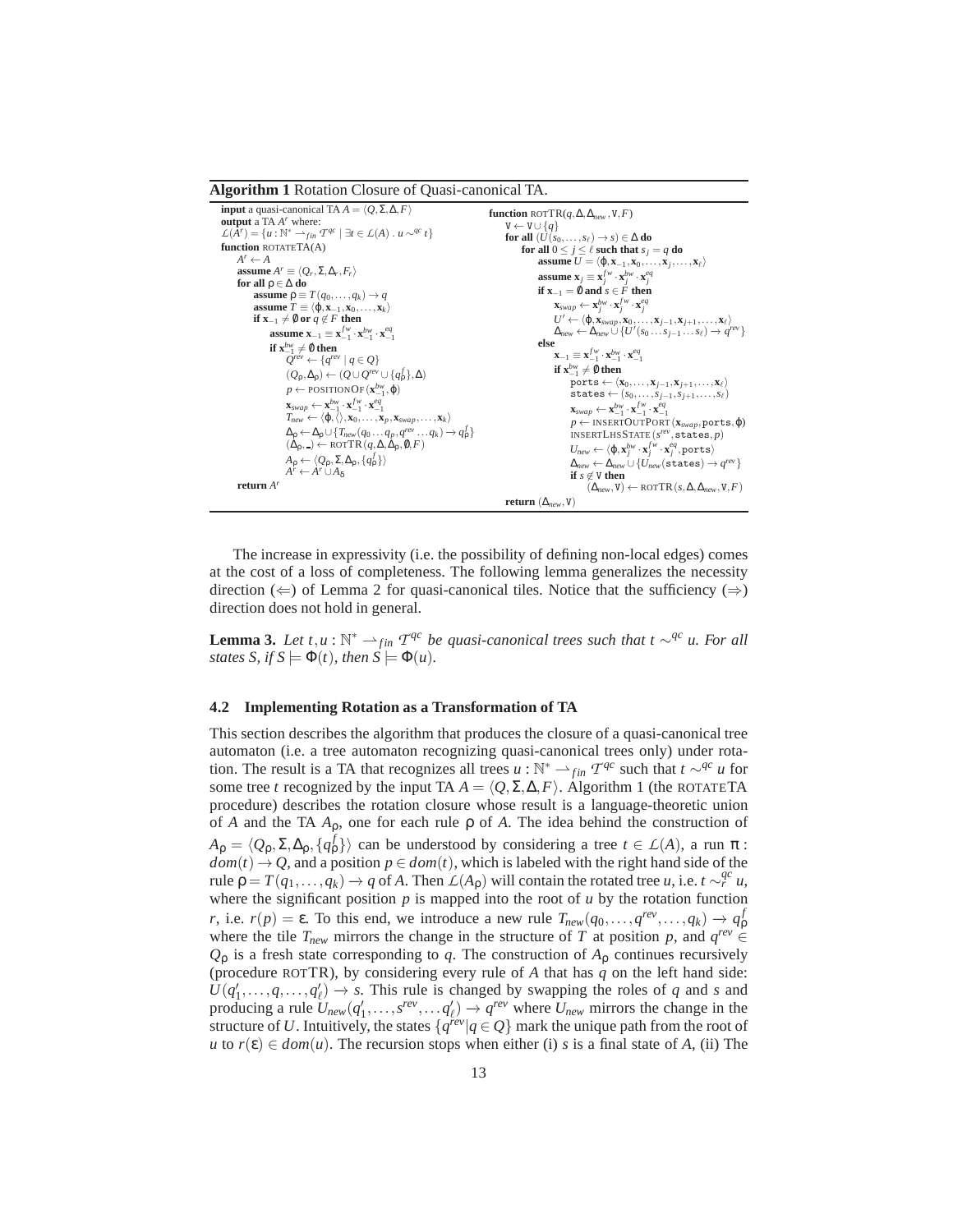tile *U* does not specify a forward edge in the direction marked by *q*, or (iii) all states of *A* have been visited.

**Lemma 4.** *Let*  $A = \langle Q, T^{qc}, \Delta, F \rangle$  *be a TA, and*  $A^r = \text{ROTATETA}(A)$  *be the TA defining the rotation closure of A. Then*  $L(A^r) = \{u \mid u : \mathbb{N}^* \to_{fin} T^{qc}, \exists t \in L(A) : u \sim^{qc} t\}.$ *Moreover,*  $|A^r| = O(|A|^2)$ *.* 

The main result of this paper is given by the following theorem. The entailment problem for inductive systems is reduced, in polynomial time, to a language inclusion problem for tree automata. The inclusion test is always sound (if the answer is yes, the entailment holds), and complete, if the right-hand side is a local system (Def. 4).

**Theorem 1.** Let  $P = \left\{ P_i \equiv \big|_{j=1}^{m_i} R_{i,j} \right\}_{i=1}^k$  be a connected inductive system. Then, for any two predicates  $P_i(x_{i,1},...,x_{i,n_i})$  and  $P_j(x_{j,1},...,x_{j,n_j})$  of  $\mathcal P$  such that  $n_i = n_j$ , and *for any tuple of variables*  $\overline{\alpha} = \langle \alpha_1, \ldots, \alpha_{n_i} \rangle$  *not used in*  $\overline{P}$ *, the following holds for*  $A_1 =$  $\overline{\text{SL2TA}(\mathcal{P}, P_i, \overline{\alpha})}$  *and*  $A_2 = \text{SL2TA}(\mathcal{P}, P_j, \overline{\alpha})$ *:* 

- $P_i(\overline{\alpha}) \models_P P_j(\overline{\alpha})$  *if*  $\mathcal{L}(A_1) \subseteq \mathcal{L}(A_2^r)$  *and*
- $P_i(\overline{\alpha}) \models_P P_j(\overline{\alpha})$  *only if*  $L(A_1) \subseteq L(A_2^{\prime})$  *provided*  $\langle P, P_j \rangle$  *is local.*

 $\Delta =$  $\int$  $\overline{\mathcal{L}}$  $\langle a \mapsto (b,d) \land a = c, \emptyset \rangle() \rightarrow q_1 \quad \langle a \mapsto (x,b), \emptyset, (x,a) \rangle (q_2) \rightarrow q_1 \langle \exists hd'.hd' \mapsto (d,p) \land hd = c \land hd' = hd, (hd, p) \rangle() \rightarrow q_2$  $\langle \exists hd'.hd' \mapsto (x,p) \wedge hd' = hd, (hd, p), (x, hd) \rangle (q_2) \rightarrow q_2$  $\langle \exists hd'.hd' \mapsto (d,p) \wedge hd = c \wedge hd' = hd, 0, (p,hd) \rangle (q_2^{rev}) \longrightarrow q_{fin}$  $\langle \mathbf{a} \mapsto (x, \mathbf{b}), (\mathbf{a}, x) \rangle$ <br>  $\langle \exists hd' \land hd' \mapsto (x, p) \land hd' = hd, (hd, x), (p, hd) \rangle (q_2^{rev}) \rightarrow q_2^{rev}$ <br>  $\langle \exists hd' \land hd' \mapsto (x, p) \land hd' = hd, \mathbf{0}, (x, hd), (p, hd) \rangle (q_2, q_2^{rev}) \rightarrow q_{fin}$ )  $\overline{\mathcal{L}}$  $\int$ *Example 8 (cont. of Ex. 6).* When applied on the tree automaton *A*, the operation of rotation closure produces the

tree automaton  $A^r = \langle \Sigma, \{q_1, q_2, q_2^{rev}, q_{fin}\}, \Delta, \{q_1, q_{fin}\}\rangle$  where  $\Delta$  is shown above.

## **5 Complexity**

In this section, we provide tight complexity bounds for the entailment problem in the fragment of SL with inductive definitions under consideration, i.e., with the *connectivity* and *locality* restrictions. The first result shows the need for *connectivity* within the system: allowing disconnected rules leads to undecidability of the entailment problem. As a remark, the general undecidability of entailments for SL with inductive definitions has already been proven in [1]. Our proof stresses the fact that undecidability occurs due the lack of connectivity within some rules.

**Theorem 2.** *Entailment is undecidable for inductive systems with disconnected rules.*

The second result of this section provides tight complexity bounds for the entailment problem for local connected systems. We must point out that EXPTIME-hardness of entailments in the fragment of [14] was already proved in [1]. The result below is stronger since the fragment under consideration is a restriction of the fragment from [14] obtained by applying the locality condition.

**Theorem 3.** *Entailment is EXPTIME-complete for local connected inductive systems.*

### **6 Experiments**

We implemented a prototype tool called SLIDE (Separation Logic with Inductive DEfinitions) [15] that takes as input two rooted systems  $\langle P_{lhs}, P_{lhs} \rangle$  and  $\langle P_{rhs}, P_{rhs} \rangle$  and tests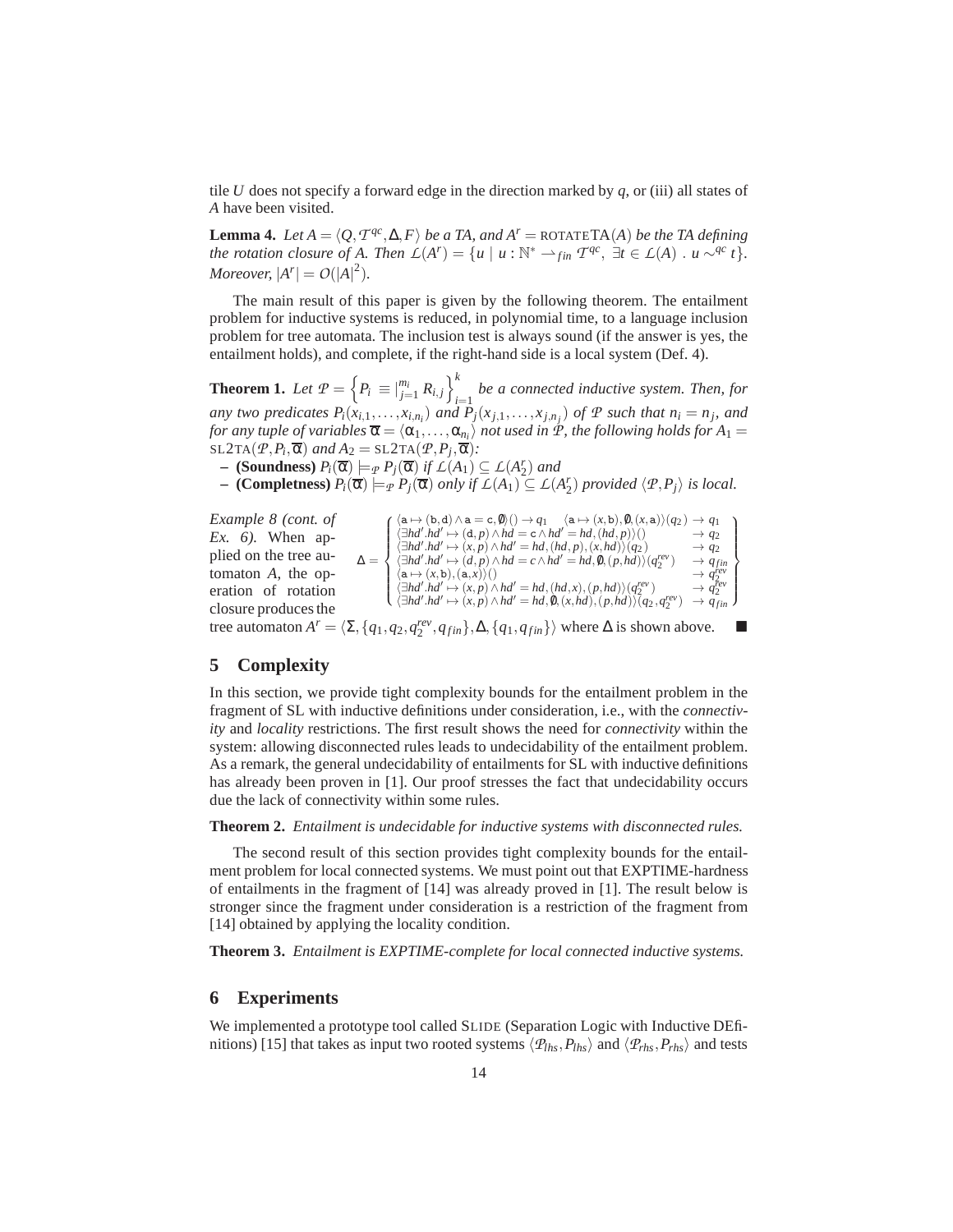**Table 1.** Experimental results. The upper table contains local systems, while the lower table nonlocal ones. Sizes of initial TA (col. 3,4) and rotated TA (col. 5) are in numbers of states/transitions.

| Entailment $LHS = RHS$                                                                                                                                                                                  | Answer $ A_{lhs} $ $ A_{rhs} $ |     |     |       |
|---------------------------------------------------------------------------------------------------------------------------------------------------------------------------------------------------------|--------------------------------|-----|-----|-------|
| $DLL(a, nil, c, nil) \models DLL_{rev}(a, nil, c, nil)$                                                                                                                                                 | True                           | 2/4 | 2/4 | 5/8   |
| $\text{DLL}_{rev}(a,\textbf{nil},c,\textbf{nil}) \models \text{DLL}_{mid}(a,\textbf{nil},c,\textbf{nil})$                                                                                               | True                           | 2/4 | 4/8 | 12/18 |
| $DLL_{mid}(a,nil, c,nil) \models DLL(a,nil, c,nil)$                                                                                                                                                     | True                           | 4/8 | 2/4 | 5/8   |
| $\exists x, n, b. x \mapsto (n, b) * \texttt{DLL}_{rev}(a, \textbf{nil}, b, x) * \texttt{DLL}(n, x, c, \textbf{nil}) \models \texttt{DLL}(a, \textbf{nil}, c, \textbf{nil})$                            | True                           | 3/5 | 2/4 | 5/8   |
| $\text{DLL}(a,\textbf{nil},c,\textbf{nil}) \models \exists x, n,b. \ x \mapsto (n,b) * \text{DLL}_{rev}(a,\textbf{nil},b,x) * \text{DLL}(n,x,c,\textbf{nil})$                                           | False                          | 2/4 | 3/5 | 9/13  |
| $\exists y, a. x \mapsto (y, \textbf{nil}) * y \mapsto (a, x) * \text{DLL}(a, y, c, \textbf{nil}) \models \text{DLL}(x, \textbf{nil}, c, \textbf{nil})$                                                 | True                           | 3/4 | 2/4 | 5/8   |
| $DLL(x, nil, c, nil) \models \exists y, a. x \mapsto (nil, y) * y \mapsto (a, x) * DLL(a, y, c, nil)$                                                                                                   | False                          | 2/4 | 3/4 | 8/10  |
| $\exists x, b.$ DLL $(x, b, c, \textbf{nil}) *$ DLL $_{rev}(a, \textbf{nil}, b, x) \models$ DLL $(a, \textbf{nil}, c, \textbf{nil})$                                                                    | True                           | 3/6 | 2/4 | 5/8   |
| $DLL(a,nil, c,nil) \models DLL_{0+}(a,nil, c,nil)$                                                                                                                                                      | True                           | 2/4 | 2/4 | 5/8   |
| $TREE_{pp}(a, \textbf{nil})$ = TREE $_{nn}^{rev}(a, \textbf{nil})$                                                                                                                                      | True                           | 2/4 | 3/8 | 6/11  |
| $TREE_{nn}^{rev}(a, \textbf{nil})$ = $TREE_{pp}(a, \textbf{nil})$                                                                                                                                       | True                           | 3/8 | 2/4 | 5/10  |
| $\texttt{TLL}_{pp}(a,\textbf{nil},c,\textbf{nil}) \models \texttt{TLL}_{pp}^{rev}(a,\textbf{nil},c,\textbf{nil})$                                                                                       | True                           | 4/8 | 4/8 | 13/22 |
| $\texttt{TLL}_{\textit{DD}}^{\textit{rev}}(a,\textbf{nil},c,\textbf{nil}) \models \texttt{TLL}_{\textit{pp}}(a,\textbf{nil},c,\textbf{nil})$                                                            | True                           | 4/8 | 4/8 | 13/22 |
| $\exists l, r, z. a \mapsto (l, r, \hat{\mathbf{n}}\mathbf{il}, \mathbf{n}\mathbf{il}) * \text{TLL}(l, c, z) * \text{TLL}(r, z, \mathbf{n}\mathbf{il}) \models \text{TLL}(a, c, \mathbf{n}\mathbf{il})$ | True                           | 4/7 | 4/8 | 13/22 |
| $TLL(a, c, nil) \models \exists l, r, z. a \mapsto (l, r, nil, nil) * TLL(l, c, z) * TLL(r, z, nil)$                                                                                                    | False                          | 4/8 | 4/7 | 13/21 |

the validity of the entailment  $P_{lhs} \models_{\mathcal{P}_{lhs} \cup \mathcal{P}_{rhs}} P_{rhs}$ . Table 1 lists the entailment queries on which we tried out our tool; all examples are public and available on the web [15]. The upper part of the table contains local systems, whereas the bottom part contains non-local systems. Apart from the DLL and TLL predicates from Sect. 2.1, the considered entailment queries contain the following predicates: DLL*rev* (resp. DLL*mid*) that encodes a DLL from the end (resp. middle),  $DLL<sub>0+</sub>$  that encodes a possibly empty DLL, TREE<sub>pp</sub> encoding trees with parent pointers, TREE<sup>*rev*</sup> that encodes trees with parent pointers defined starting with an arbitrary leaf, TLL<sub>pp</sub><sup>1</sup> encoding TLLs with parent pointers, and  $TLL_{pp}^{rev}$  which encodes TLLs with parent pointers starting from their leftmost leaf. Columns  $|A_{Ihs}|$ ,  $|A_{rhs}|$ , and  $|A_{rhs}^r|$  of Table 1 provide information about the number of states/transitions of the respective TA. The tool answered all queries correctly (despite the incompleteness for non-local systems), and the running times were all under 1 sec. on a standard PC (Intel Core2 CPU, 3GHz, 4GB RAM).

We also compared the SLIDE tool to the CYCLIST [5] theorem prover on the examples from the CYCLIST distribution [13]. Both tools run in less than 1 sec. on the examples from their common fragment of SL. CYCLIST does not handle examples where rotation is needed, while SLIDE fails on examples that generate an unbounded number of dangling pointers and are outside of the decidable fragment of [14].

# **7 Conclusion**

We presented a novel decision procedure for the entailment problem in a non-trivial subset of SL with inductive predicates, which deals with the problem that the same recursive structure may be represented differently, when viewed from different entry points. To this end, we use a special operation, which closes a given TA representation w.r.t. the rotations of its spanning trees. Our procedure is sound and complete for inductive systems with local edges. We have implemented a prototype tool which we tested through a number of non-trivial experiments, with encouraging results.

*Acknowledgment.* This work was supported by the Czech Science Foundation under the project 14-11384S, the EU/Czech IT4Innovations Centre of Excellence project CZ.1.05/1.1.00/02.0070, and the internal BUT projects FIT-S-12-1 and FIT-S-14-2486.